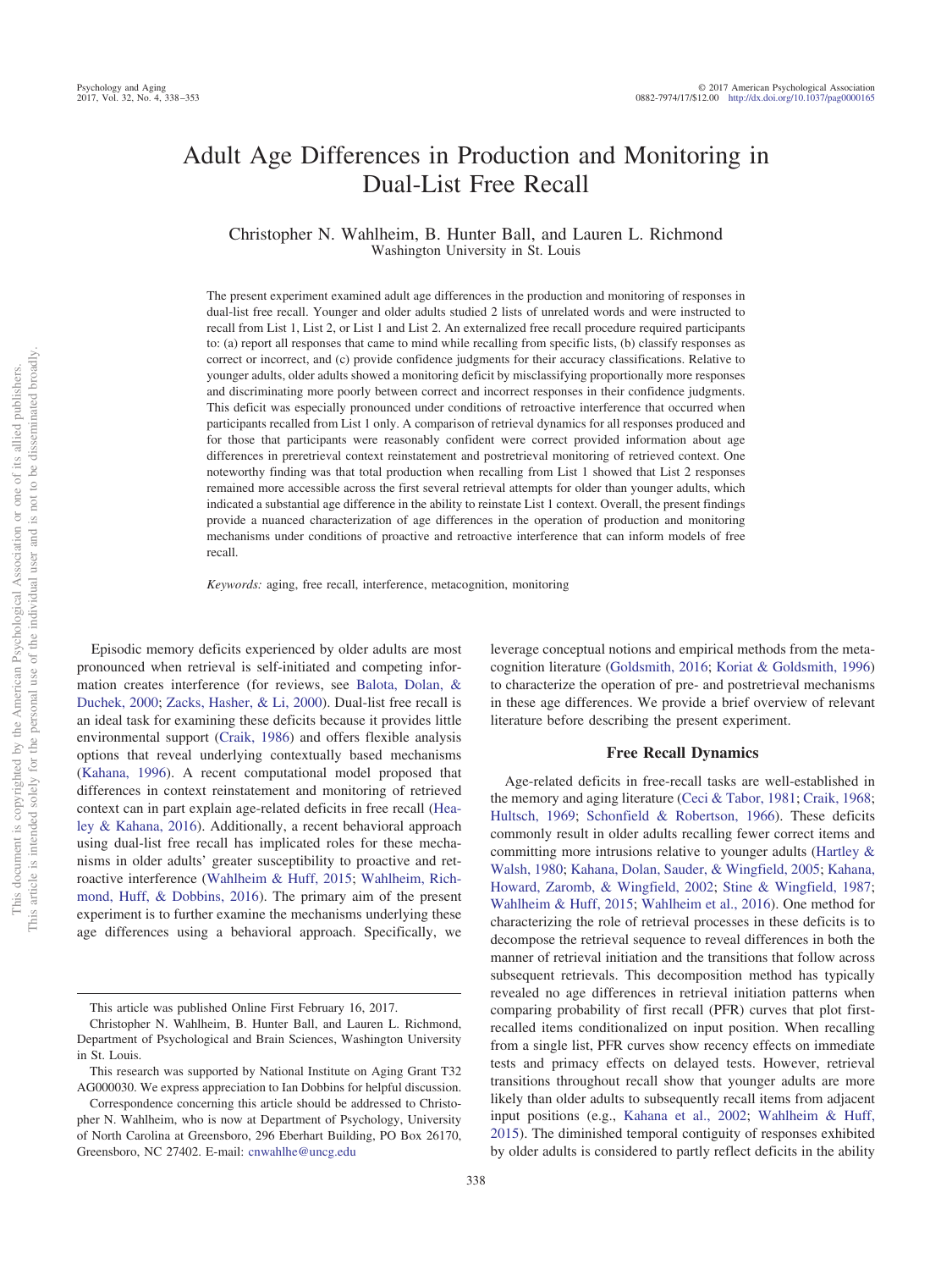reinstate and monitor context, which we define as internal states and external features associated with but not including the items themselves.

A recent context-based computational model has proposed a more comprehensive account of age differences in free recall dynamics [\(Healey & Kahana, 2016\)](#page-14-2). Specifically, the model proposes that four candidate processes can account for such age differences. The model assumes that older adults have deficits in sustained attention, reinstatement of context, source monitoring to reject intrusions, and the resolution of internal evidence used for reporting decisions. Despite its elegance, one limitation is that the model has only been tested in proactive interference situations in which participants can use time-of-test context to retrieve from target lists. For example, the paradigm typically used to assess free recall dynamics involves many study-test cycles with participants always recalling from an immediately preceding list (e.g., [Kahana](#page-15-8) [et al., 2002\)](#page-15-8). In such procedures, intrusions originate either from prior lists or outside of the experiment. However, these procedures do not capture the everyday phenomenon that individuals often must retrieve earlier episodes in the face of retroactive interference from subsequent competing episodes. Thus, additional investigation of the mechanisms underlying age differences in retroactive interference in free recall is warranted.

In this vein, Wahlheim and colleagues [\(Wahlheim & Huff,](#page-15-2) [2015;](#page-15-2) [Wahlheim et al., 2016\)](#page-15-3) recently investigated the mechanisms underlying age differences in both proactive and retroactive interference using a dual-list free recall paradigm, inspired by earlier studies [\(Epstein, 1969,](#page-14-7) [1970;](#page-14-8) [Jang & Huber, 2008;](#page-15-10) [Sa](#page-15-11)[hakyan & Hendricks, 2012;](#page-15-11) [Shiffrin, 1970;](#page-15-12) [Unsworth, Brewer, &](#page-15-13) [Spillers, 2013;](#page-15-13) [Unsworth, Spillers, & Brewer, 2012;](#page-15-14) [Ward & Tan,](#page-15-15) [2004\)](#page-15-15). Their experiments included several trials comprised of two study lists separated by a context break (e.g., a space bar press), each followed by a recall test of List 1, List 2, or List 1 and List 2. When recalling from individual lists, older adults recalled fewer correct responses and committed more intrusions from non-target lists. Decomposition of these retrieval sequences revealed dynamics consistent with prior findings: PFR curves produced recency effects on immediate tests and primacy effects on delayed tests, and response transitions originated from adjacent input positions more often for younger than older adults when semantic associations among items were minimized [\(Wahlheim & Huff, 2015\)](#page-15-2).

Wahlheim and colleagues also found unique age differences in response monitoring when items were semantically associated within and between lists and in retrieval initiation when participants recalled from both lists. For monitoring, when semantic associations were present within and between lists [\(Wahlheim et](#page-15-3) [al., 2016\)](#page-15-3), retrieval sequences from individual lists showed more within-category transitions within than between lists, with the difference being greater for younger than older adults. This suggested that younger adults could more effectively monitor episodic context, which refers to the ability to accurately remember specific details about the source of retrieved items, when semantic associations made the sources difficult to discriminate. These findings are consistent with other studies showing that older adults are more prone to mistakenly remember information from nontarget sources being from target sources due to impaired memory for source details (e.g., [Dodson, Koutstaal, & Schacter, 2000\)](#page-14-9). For retrieval initiation on trials where participants were instructed to recall from both lists, younger adults showed List 2 recency effects akin to

those on immediate tests, whereas older adults showed List 2 recency effects and List 1 primacy effects. These differences reflected older adults initiating retrieval more variably across trials, which was not because of their lower memory ability nor did it reflect their tendency to commit more intrusions.

Taken together, these studies of age differences in free recall provide converging evidence that older adults are impaired in their abilities to reinstate context from specific lists and monitor the source of retrieved items to decide whether to report them. Importantly, no studies to our knowledge have directly assessed the role of metacognitive processes in age differences in free recall under conditions of proactive and retroactive interference. Also, the mechanism underlying age differences in retrieval initiation pattern when recalling from two lists remains to be clarified. We addressed these issues here by examining younger and older adults' response production and monitoring in dual-list free recall.

# **Metacognitive Monitoring**

The notion that optimal recall performance depends on monitoring ability is a central assumption of classic process models of episodic recall [\(Raaijmakers, 2003;](#page-15-16) [Raaijmakers & Shiffrin, 1981\)](#page-15-17). This assumption is consistent with generate-recognize models positing that participants retrieve items from both correct and incorrect sources, but can withhold reporting of items from inappropriate sources [\(Anderson & Bower, 1972;](#page-14-10) [Keppel, 1968;](#page-15-18) [Raaijmakers](#page-15-19) [& Shiffrin, 1980;](#page-15-19) [Wixted & Rohrer, 1994\)](#page-15-20). In this vein, [Kahana et](#page-15-7) [al. \(2005\)](#page-15-7) assessed whether age differences in free recall in part reflect differences in monitoring ability using a variant of the externalized free recall (EFR) procedure [\(Bousfield & Rosner,](#page-14-11) [1970;](#page-14-11) [Roediger & Payne, 1985\)](#page-15-21). Their EFR procedure required participants to report all responses that came to mind when recalling from a list and to press a key following responses that were not from the list. Younger adults produced more intrusions than older adults, but older adults rejected fewer intrusions, suggesting that impaired monitoring contributed to age-related deficits in the precision of recall.

The EFR method of assessing response production and monitoring in free recall is similar to procedures used to test proposals of a contemporary model of metacognition that emphasizes the strategic regulation of memory accuracy [\(Koriat & Goldsmith,](#page-15-4) [1996\)](#page-15-4). This model proposes that memory accuracy, which is a measure of the ability to report only correct information, requires accurate evaluation of the contents of memory and subsequent control over reporting decisions. In the procedure used to test this, participants respond to every item on a memory test (forcedreport), evaluate the accuracy of each response using confidence judgments (monitoring), and decide whether each response should count toward their overall performance on the task (free-report). The relationship between confidence and accuracy determines how well participants can monitor for correct and incorrect responses, the relationship between confidence and report decisions determines one's confidence criterion for outputting a response, and the relationship between memory performance on forced- and freereport measures determines the extent to which participants can regulate their memory accuracy by volunteering correct responses and withholding incorrect responses. Recent studies have used this approach to examine the role of metacognitive processes in age differences in memory performance.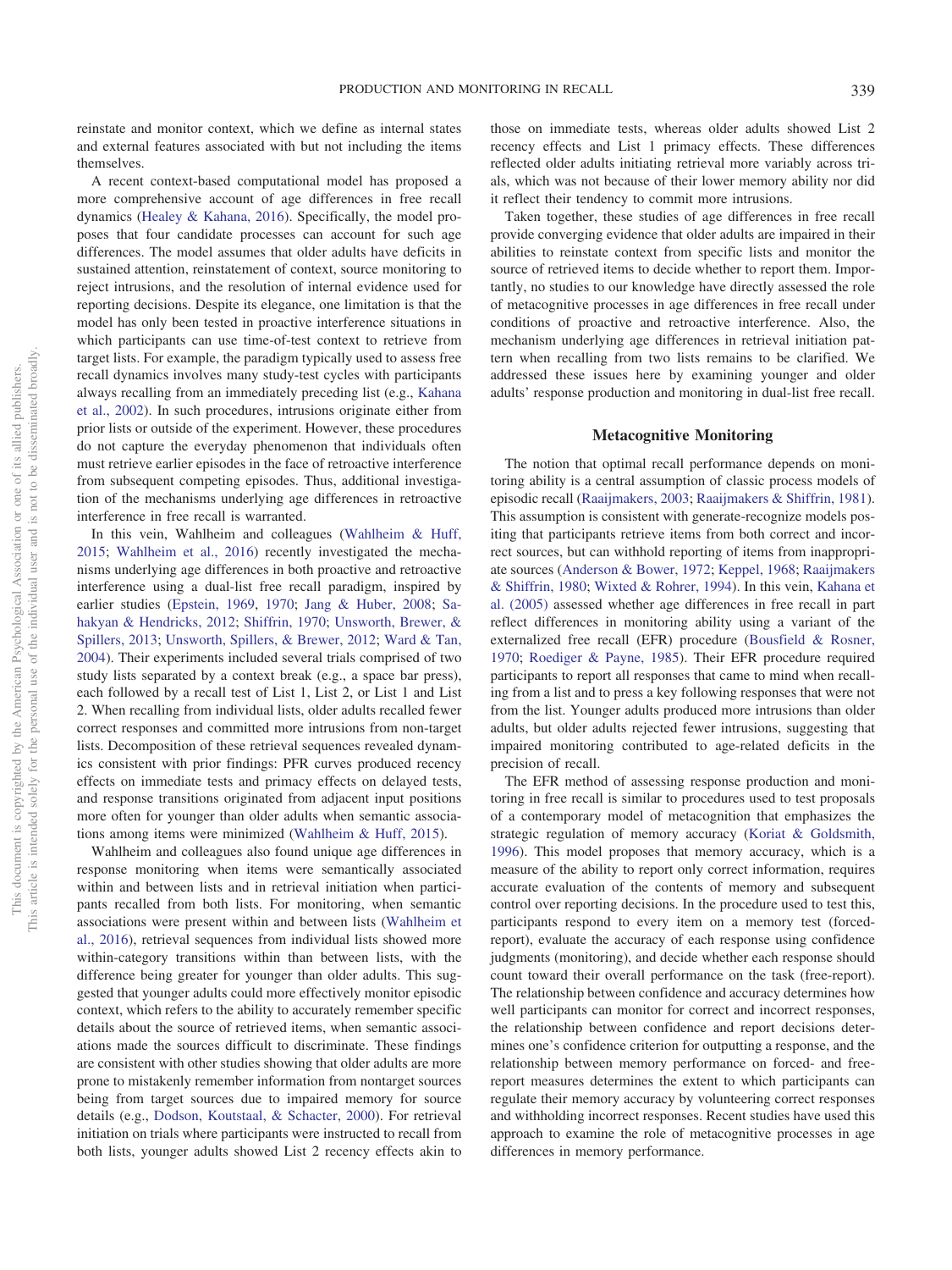For example, [Kelley and Sahakyan \(2003\)](#page-15-22) used the strategic regulation approach to examine age differences in an associative interference task. In this task, memory for word pairs in a deceptive condition (e.g., nurse-dollar) was later tested using cue-fragment pairs (e.g., nurse-do<sub> $-$ </sub>  $r$ ) for which the fragment could be completed by an extralist response that was a strong associate of the cue (e.g., doctor). In contrast, memory for word pairs in a control condition (e.g., clock-dollar) was tested using cue-fragment pairs (e.g., clock $d_{-}$   $_{-}$  r) for which the extralist responses that could complete the fragment (e.g., doctor) were unrelated to the cue. Results showed that memory performance was better for control than deceptive items and that both age groups could use the free report option to improve their accuracy on those items. However, older adults showed poorer metacognitive monitoring for both control and deceptive items that presumably resulted from impaired retrieval quality. Following this, [Rhodes and Kelley \(2005\)](#page-15-23) used the same task to show that deficits in memory accuracy resulting from impaired monitoring were associated with impaired executive functioning in younger and older adults. More recently, [Pansky, Goldsmith, Koriat, and](#page-15-24) [Pearlman-Avnion \(2009\)](#page-15-24) examined age differences in memory accuracy using a more naturalistic task of remembering a slide show depicting an event in the life of a family. They found that older adults had poorer monitoring and free-report memory accuracy resulting from lower retrieval quality and more volunteering of incorrect responses.

These studies demonstrate the utility of the strategic regulation approach for assessing the roles of postretrieval monitoring and control processes in age-related memory deficits. However, this approach does not adequately highlight the role of preretrieval processes that determine the quality of retrieved information that serves as a basis for monitoring decisions. This is despite the fact that neuropsychological evidence (e.g., [Burgess & Shallice, 1996;](#page-14-12) [Moscovitch & Melo, 1997\)](#page-15-25), verbal theories (e.g., [Jacoby, 1999;](#page-15-26) [Jacoby, Kelley, & McElree, 1999;](#page-15-27) [Jacoby, Shimizu, Daniels, &](#page-15-28) [Rhodes, 2005\)](#page-15-28), and context-based computational models of free recall (e.g., [Healey & Kahana, 2016;](#page-14-2) [Polyn, Norman, & Kahana,](#page-15-29) [2009\)](#page-15-29) all implicate a preretrieval mechanism that reinstates context in the service of facilitating production from a target source. To address this, Goldsmith and colleagues [\(Goldsmith, 2016;](#page-14-3) [Ha](#page-14-13)[lamish, Goldsmith, & Jacoby, 2012\)](#page-14-13) recently updated the strategic regulation approach to include a preretrieval mechanism that serves to elaborate cues and improve later monitoring and memory accuracy in cued recall. With this addition, their model is more consistent with recent computational models of free recall (e.g., [Healey & Kahana, 2016;](#page-14-2) [Polyn et al., 2009\)](#page-15-29). The similarity between approaches suggests that they could be integrated, perhaps by utilizing methods from the strategic regulation approach when examining age differences in free recall. Doing so would allow for the decomposition of not only retrieval sequences but also the component metacognitive processes that contribute to the agerelated memory differences. Indeed, employing variants of the measurement techniques from the strategic regulation approach in free recall can elaborate on the mechanisms proposed by computational models and implicated by earlier behavioral results. We took this approach in the present experiment by modifying the EFR procedure to incorporate both accuracy classifications and confidence judgments as measures of monitoring ability in a dual-list free recall paradigm.

# **The Present Experiment**

The present experiment employed a variant of the EFR procedure designed to assess age differences in response production and monitoring in a dual-list free recall paradigm that requires participants to recall from either one or two lists. Based on earlier findings, we expected younger adults to produce more intrusions and more effectively monitor those intrusions relative to older adults (cf. [Kahana et al., 2005\)](#page-15-7). One novel contribution of the present experiment was that we employed an EFR with Confidence (EFR-C) procedure that combines free- and forced-report recall with subjective evaluations of the accuracy of response classifications. Although the EFR-C is similar to the methodology used in the strategic regulation approach described above, it differs in that participants are asked to: (a) report any response that comes to mind while attempting to retrieve from specific lists; then (b) indicate whether each response is correct or incorrect (accuracy classification); and finally, (c) provide a confidence judgment evaluating the accuracy classification. The critical difference between the strategic regulation and EFR-C procedures is that confidence judgments in the strategic regulation approach are made prior to report decisions and evaluate the likelihood that responses are correct. In contrast, the EFR-C requires participants to first make a response classification that provides initial information about the ability to monitor response accuracy and then make a confidence judgment to precisely evaluate the classification. We adopted this method to more closely approximate traditional EFR procedures that elicit accuracy classifications immediately following response production. We added confidence judgments to provide more precision regarding the extent to which both age groups can discriminate between correct and incorrect recalls.

The first way that we examined the role of monitoring in age differences in recall was to compute the relative proportion of accurately classified responses. Based on earlier findings (e.g., [Kahana et al., 2005\)](#page-15-7), we expected that older adults would produce fewer intrusions than younger adults and also misclassify proportionally more of those intrusions as being correct responses. In contrast to earlier studies, we also examined participants' ability to endorse correct recalls as such. If older adults are generally impaired in their ability to evaluate the original source of productions, they should also misclassify proportionally more correct recalls as being incorrect than younger adults. The second way we examined the role of monitoring was by comparing confidence judgment magnitudes for correct recalls and intrusions. We assumed that the extent to which confidence magnitudes are greater for accurate than inaccurate classifications provides another index of participants' monitoring ability. We expected that age differences in monitoring would be shown by greater differences in confidence magnitudes for younger than older adults. We also examined whether the predicted age-related monitoring impairments would differ between proactive and retroactive interference situations. Given that older adults are impaired in their ability to reinstate context and that the demands on such reinstatement are greater in retroactive than proactive interference situations, we expected that both accuracy classifications and confidence judgments would show the largest age differences when participants attempted to recall from List 1 while avoiding intrusions from List 2.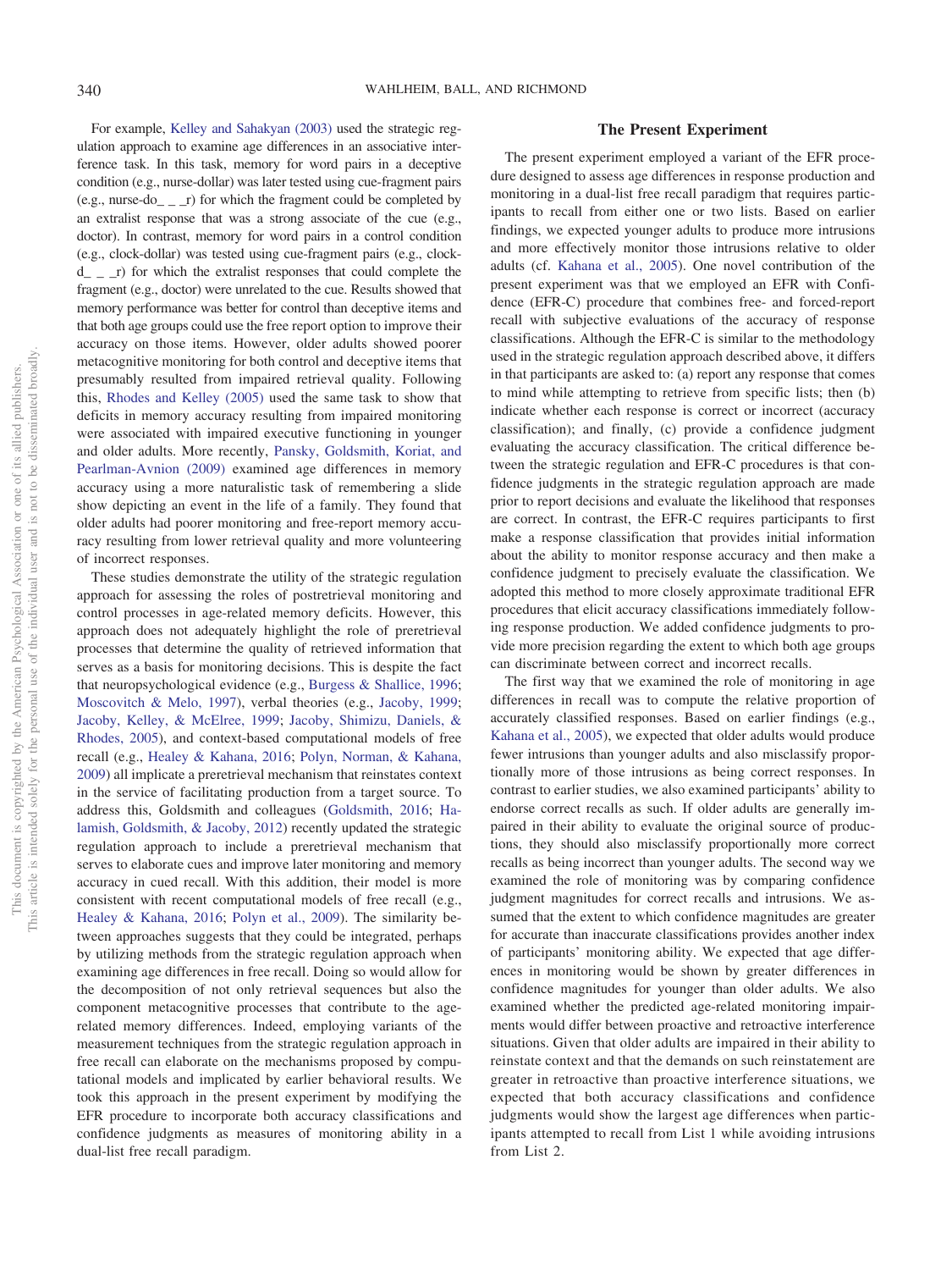We also expected the EFR-C aspect of the current procedure to provide a more accurate characterization of age differences in response output than has been shown in standard free recall. Younger and older adults typically show similar patterns of retrieval initiation in their PFR curves when recalling from individual lists in standard free recall (e.g., [Healey & Kahana, 2016\)](#page-14-2). However, older adults sometimes retrieve fewer first-recalled items from target lists than younger adults (e.g., [Wahlheim et al.,](#page-15-3) [2016\)](#page-15-3). Taken with older adults' well-established deficit in context reinstatement, this suggests that response output in standard free recall may underestimate the extent to which older adults produce first-recalled items from nontarget lists due to selective reporting. Beyond first-recalled items, there are also substantial age differences in the patterns of response output across the entire recall period (e.g., [Wahlheim & Huff, 2015\)](#page-15-2). Age differences in selective reporting might also cause output profiles in standard recall to misrepresent the characteristics of response production throughout recall. To examine the extent to which standard recall results reflect actual age differences in response production, we compared PFR curves and output profiles produced under EFR instructions with the same measures conditionalized on responses judged to be correct with medium to high confidence. We describe the specific comparisons prior to the relevant analyses below.

## **Method**

The research reported here was approved by the Institutional Review Board at Washington University in St. Louis.

# **Participants**

The participants included in the analyses were 30 younger adults  $(M<sub>age</sub> = 18.97 \text{ years}, SD = 0.81, Range = 18-21)$  and 30 older adults ( $M_{\text{age}} = 76.97$  years,  $SD = 6.42$ , Range = 66–90). Data from one additional older adult were not included because the participant failed to comprehend the task instructions. We selected these sample sizes because they were larger than the samples of 24 participants in each age group used by [Wahlheim and Huff \(2015\)](#page-15-2) that were sufficient for detecting the effects of age on a variety of free recall measures that conceptually replicated findings from earlier studies. We increased the sample size a bit here because we have never examined age effects on metacognitive measures in free recall, and we wanted to give ourselves a reasonable chance to detect age differences on these measures. Younger adults were recruited from the participant pool at Washington University in St. Louis and were given partial course credit or \$10. Older adults were recruited from participant pools maintained by the School of Medicine and the Department of Psychological and Brain Sciences at Washington University in St. Louis and were given \$15. Older adults reported significantly more years of education  $(M = 15.54,$  $SD = 2.65$ ) than younger adults ( $M = 13.07$ ,  $SD = .83$ ),  $t(56) =$ 4.87,  $p < 001$ . Two older adults did not report their years of education. Vocabulary scores on the Shipley Institute of Living Scale [\(Shipley, 1986\)](#page-15-30) were significantly higher for older  $(M =$ 36.13,  $SD = 2.42$ ) than younger ( $M = 33.30$ ,  $SD = 2.58$ ) adults,  $t(58) = 4.40, p < .001, d = 1.13.$ 

### **Design and Materials**

A 2 (Age: Younger vs. Older)  $\times$  3 (Trial: List 1 vs. List 2 vs. List Both) mixed design was used. Age was a between-subjects variable, and trial was manipulated within-subjects. The experiment consisted of 15 study-test trials that each included two 10-word study lists followed by a test. The 15 trials comprised five blocks of three trials, with each block containing one from each of the trial conditions. The presentation order of conditions was randomized within blocks.

Materials were 300 concrete nouns from the MRC Psycholinguistic Database [\(Coltheart, 1981\)](#page-14-14). Words were four to nine letters in length ( $M = 5.42$ ,  $SD = 1.39$ ), had concreteness ratings ranging from 502–670 ( $M = 578.6$ ,  $SD = 30.8$ , Scale = 100–700), and Hyperspace Analog to Language log frequency counts that ranged from  $6.94 - 12.60$  ( $M = 9.63$ ,  $SD = 1.12$ ).

To counterbalance items across conditions, the 300 words were divided into 30 groups of 10-word lists that were matched on length, concreteness, and frequency. The groups were then clustered into five larger ensembles each consisting of six groups of 10-word lists. Each ensemble was assigned to one of the five trial blocks that were each comprised of two lists from each of the three trial conditions. The assignment of ensembles to blocks was fixed. The 10-word lists within the ensembles were rotated through the two list positions and three trial conditions within each block, resulting in six experimental formats.

#### **Procedure**

Participants were tested individually. Participants first read an overview of the experiment describing the three different trial conditions and the EFR procedure. Before each trial, participants were told that they would study two lists and that their tasks were to read words aloud and remember them for an upcoming test. Each trial began when participants pressed the space bar. Each list within a trial began following the presentation of the list name (i.e., List 1 or List 2), which appeared for 3 s. Each word within the lists appeared for 1 s in the center of the screen followed by a blank screen for 1 s. After studying both lists, participants were instructed to recall words in any order from either List 1, List 2, or List 1 and List 2. A prompt that read "List 1," "List 2," or "Lists 1 and 2" appeared on the screen for 3 s to indicate the list(s) from which to recall. The recall phase began after the prompt disappeared. No other intervening task occurred between List 2 and the recall phase.

During recall, participants were instructed to report all the words that came to mind while they attempted to recall from target lists. Participants (or the experimenter) typed responses onto the screen and pressed enter after each response. The experimenter typed responses for a few older adults who were not comfortable typing for themselves. Following each response, participants indicated whether the response was from the target source (i.e., correct) by pressing the 1 key or from a nontarget source (i.e., incorrect) by pressing the 2 key. After making these accuracy classifications, participants rated how confident they were in those classifications by pressing the 1 key to indicate low confidence, the 2 key to indicate medium confidence, and the 3 key to indicate high confidence. Prior to completing the 15 critical trials, participants were given a brief practice phase in which the lists and duration of the recall phase were shortened. This allowed the experimenter to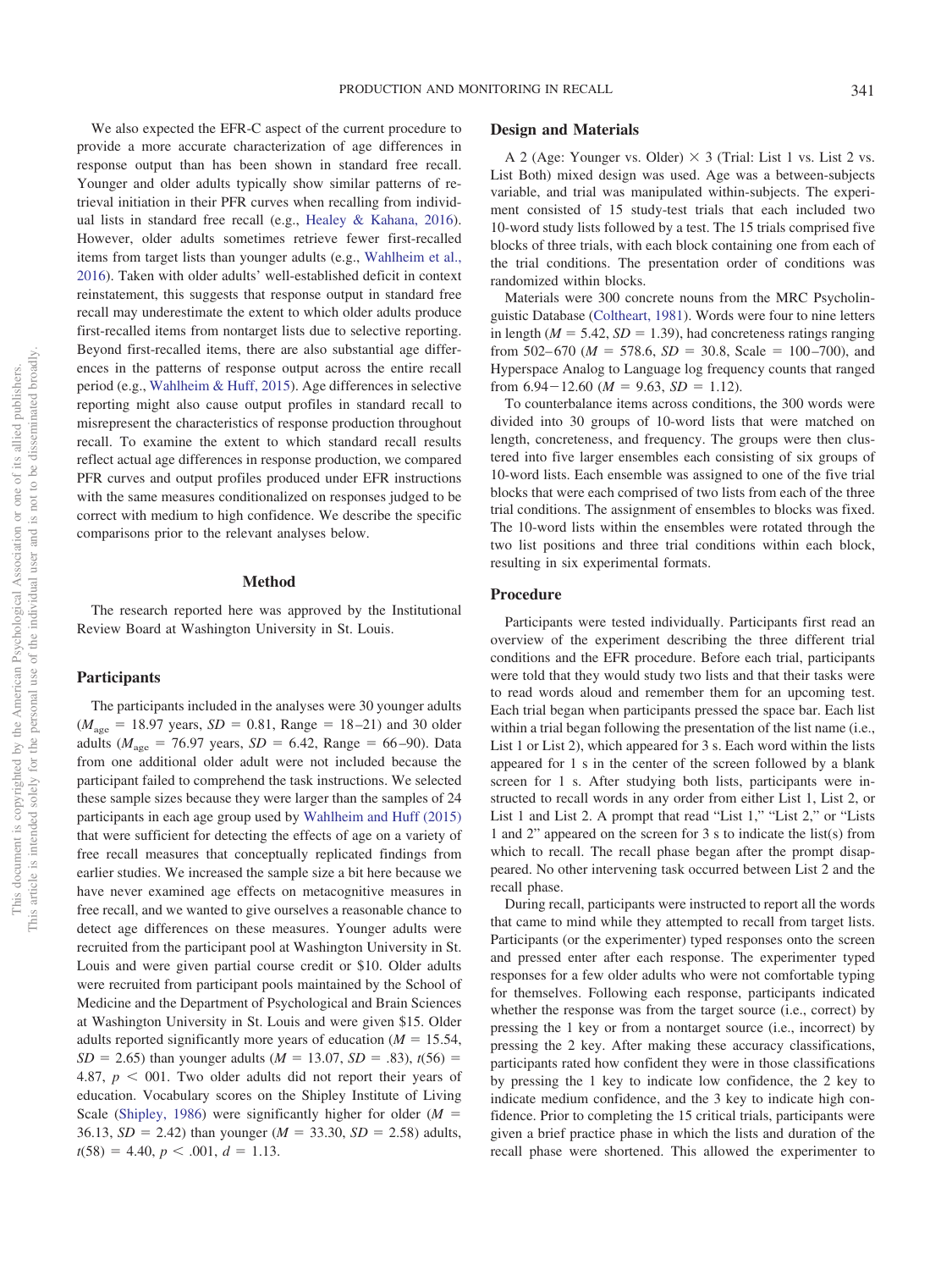discuss the procedure with participants, to assess their understanding of the instructions, to resolve any confusion, and to determine which participants were not comfortable typing for themselves.

#### **Results**

The level for significance was set at  $\alpha = .05$ . Note that variations in degrees of freedom for conditional analyses below occur when some participants could not be included because they did not provide at least one observation in each cell.

#### **Overall Recall and Accuracy Classifications**

In the following analyses, we computed response frequencies for correct recalls, intratrial intrusions, and extratrial intrusions (collapsed across prior-trial and extraexperimental intrusions) and segmented them based on whether they were classified as correct or incorrect (Figures 1–3). Our analysis plan for each response type was to first compare the total number of responses produced, and then compare the relative proportion of inaccurate classifications (i.e., correct recalls classified as incorrect and intrusions classified as correct) by dividing the number of inaccurately classified responses by the total number of responses produced. We chose to analyze inaccurate classifications to focus on differences in monitoring errors between age groups. We submitted comparisons for each response type to separate Age  $\times$  Trial ANOVAs.

**Correct recall.** [Figure 1](#page-4-0) displays correct recall response frequencies for younger and older adults in all trial conditions. A 2 (Age: Younger vs. Older)  $\times$  3 (Trial: List 1 vs. List 2 vs. List Both) ANOVA for total correct recalls produced revealed significant effects of age,  $F(1, 58) = 132.13$ ,  $p < .001$ ,  $\eta_p^2 = .70$ ; and trial,  $F(2, 116) = 178.16$ ,  $p < .001$ ,  $\eta_p^2 = .75$ ; and a significant Age  $\times$  Trial interaction,  $F(2, 116) = 20.24$ ,  $p < .001$ ,  $\eta_p^2 = .26$ . The interaction showed a production advantage for younger adults that did not differ between the List 1 and List 2 conditions (as shown by a nonsignificant 2 (Age)  $\times$  2 (Trial: List 1 vs. List 2)



<span id="page-4-0"></span>*Figure 1.* Mean number of correct recalls per trial as a function of age, trial, and accuracy classification. Note that the total number of possible correct recalls for the List 1 and List 2 conditions (10) was lower than for the List Both condition (20). Error bars are 95% confidence intervals.



<span id="page-4-1"></span>*Figure 2.* Mean number of intratrial intrusions per trial as a function of age, trial, and accuracy classification. Error bars are 95% confidence intervals.

interaction,  $F(1, 58) = 1.46$ ,  $p = .23$ ,  $\eta_p^2 = .03$ ), but was larger in the List Both than List 2 condition (as shown by a significant 2 (Age)  $\times$  2 (Trial: List 2 vs. List Both) interaction,  $F(1, 58) =$ 30.19,  $p < .001$ ,  $\eta_p^2 = .34$ ). A 2 (Age: Younger vs. Older)  $\times$  3 (Trial: List 1 vs. List 2 vs. List Both) ANOVA for the relative proportion of correct recalls classified as incorrect revealed sigmificant effects of age,  $F(1, 58) = 10.60$ ,  $p = .002$ ,  $\eta_p^2 = .15$ ; and trial,  $F(2, 116) = 11.99$ ,  $p < .001$ ,  $\eta_p^2 = .17$ ; and a significant Age  $\times$  Trial interaction,  $F(2, 116) = 4.44$ ,  $p = .01$ ,  $\eta_p^2 = .07$ . These effects showed that older adults incorrectly classified proportionally more correct recalls than younger adults, younger adults' misclassifications did not differ among trial conditions,  $largest t(29) = 1.49, p = .15, d = 0.41, and older adults misclas$ sified proportionally more correct recalls in the List 1 than List 2 and List Both conditions, *smallest*  $t(29) = 2.98$ ,  $p = .006$ ,  $d =$ 0.61.



<span id="page-4-2"></span>*Figure 3.* Mean number of extratrial intrusions per trial as a function of age, trial, and accuracy classification. Error bars are 95% confidence intervals.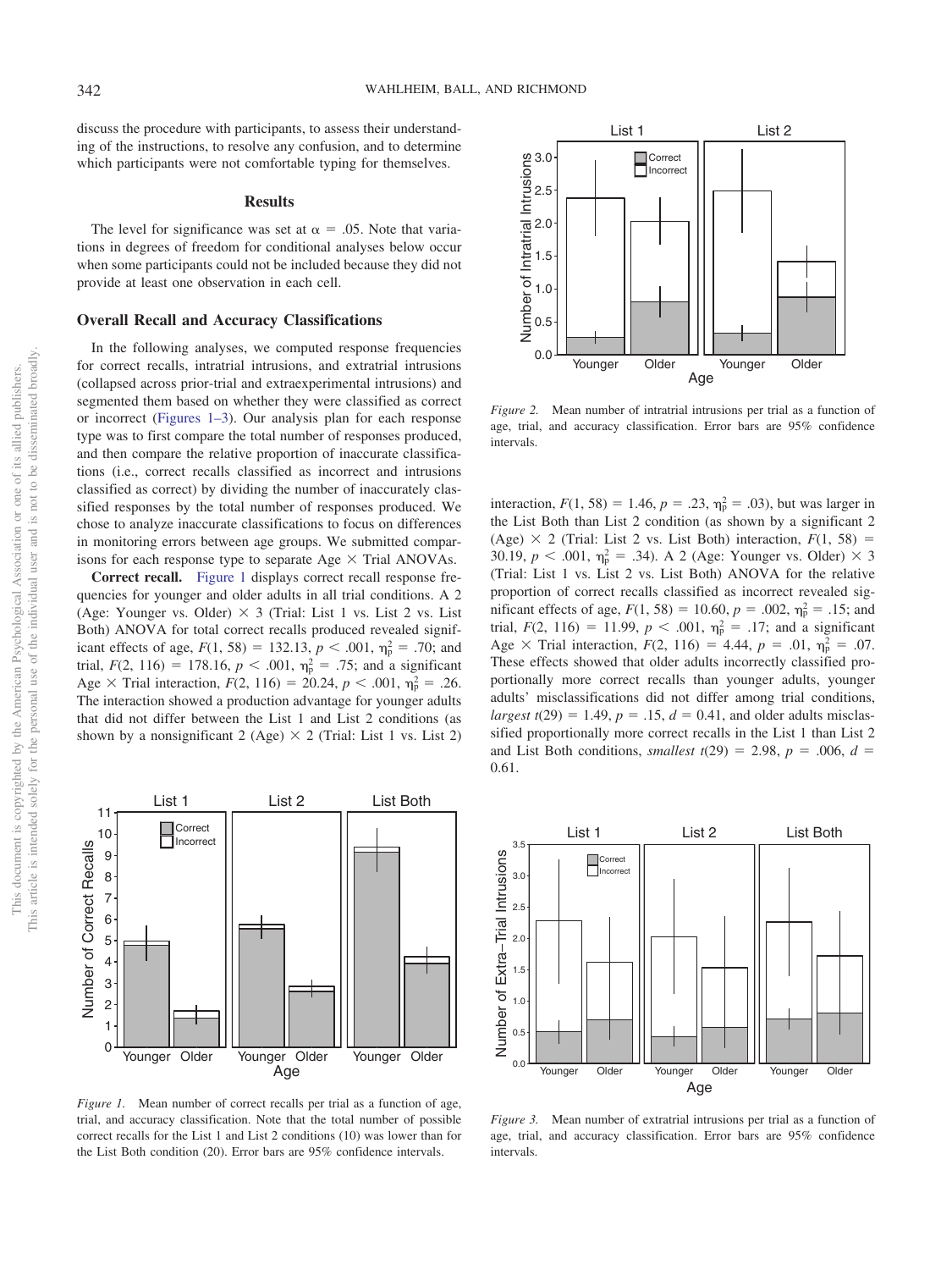**Intratrial intrusions.** [Figure 2](#page-4-1) displays intratrial intrusion response frequencies for younger and older adults in the List 1 and List 2 conditions (intratrial intrusions could not occur in the List Both condition). A 2 (Age: Younger vs. Older)  $\times$  2 (Trial: List 1 vs. List 2) ANOVA for total intratrial intrusions produced revealed significant effects of age,  $F(1, 58) = 5.27$ ,  $p = .03$ ,  $\eta_p^2 = .08$ ; and trial,  $F(1, 58) = 4.45$ ,  $p = .04$ ,  $\eta_p^2 = .07$ ; and a significant Age  $\times$ Trial interaction,  $F(1, 58) = 9.05$ ,  $p = .004$ ,  $\eta_p^2 = .14$ . These effects showed that younger and older adults did not differ in their production of intratrial intrusions in the List 1 condition,  $t(58)$  = 1.06,  $p = 0.29$ ,  $d = 0.27$ , but younger adults produced significantly more intratrial intrusions than older adults in the List 2 condition,  $t(58) = 3.25, p = .002, d = 0.84$ . A 2 (Age: Younger vs. Older)  $\times$ 2 (Trial: List 1 vs. List 2) ANOVA for the relative proportion of intratrial intrusions classified as correct revealed significant effects of age,  $F(1, 58) = 34.84$ ,  $p < .001$ ,  $\eta_p^2 = .38$ ; and trial,  $F(1, 58) =$ 6.17,  $p = .02$ ,  $\eta_p^2 = .10$ ; and a significant Age  $\times$  Trial interaction,  $F(1, 58) = 9.01$ ,  $p = .004$ ,  $\eta_p^2 = .13$ . These effects showed that: older adults incorrectly classified proportionally more intratrial intrusions than younger adults, younger adults did not differ in their relative proportions of misclassifications between trial conditions,  $t(29) = 0.40$ ,  $p = .69$ ,  $d = 0.08$ ; and older adults misclassified proportionally more intratrial intrusions in the List 2 than List 1 condition,  $t(29) = 3.59$ ,  $p = .001$ ,  $d = 0.66$ .

**Extra-trial intrusions.** [Figure 3](#page-4-2) displays extratrial intrusion response frequencies for all trial conditions. A 2 (Age: Younger vs. Older)  $\times$  3 (Trial: List 1 vs. List 2 vs. List Both) ANOVA for all extratrial intrusions produced revealed no significant effect of age,  $F(1, 58) = 1.59, p = .21, \eta_p^2 = .03$ ; a marginal effect of trial,  $F(2, 58) = 1.59$ 116) = 2.49,  $p = .09$ ,  $\eta_p^2 = .04$ ; and no significant Age  $\times$  Trial interaction,  $F(2, 116) = 0.34$ ,  $p = .71$ ,  $\eta_p^2 < .01$ . These results showed a slight tendency for participants to produce the most extratrial intrusions in the List Both condition. A 2 (Age: Younger vs. Older)  $\times$  3 (Trial: List 1 vs. List 2 vs. List Both) ANOVA for the relative proportion of extratrial intrusions classified as correct revealed no significant effects of age,  $F(1, 53) = 1.43$ ,  $p = .24$ ,  $\eta_{\rm p}^2$  = .03; trial, *F*(2, 106) = 1.46, *p* = .24,  $\eta_{\rm p}^2$  = .03; and no significant Age  $\times$  Trial interaction,  $F(2, 106) = 2.07$ ,  $p = .13$ ,  $\eta_{\rm p}^2$  = .04. These results showed no differences in the proportion of extratrial intrusions classified as correct. However, visual inspection of [Figure 3](#page-4-2) shows patterns similar to those obtained for intratrial intrusions (see [Figure 2\)](#page-4-1) suggesting that age differences may have been more difficult to detect for extratrial intrusions.

#### **Confidence Judgments**

Confidence judgment magnitudes for accuracy classifications were compared for correct recalls and all types of intrusions to examine age differences in monitoring ability (see [Figure 4\)](#page-5-0). We included all intrusions in these analyses to compare confidence judgments for correct and incorrect responses, which is typical for assessing monitoring accuracy [\(Dunlosky & Metcalfe, 2009\)](#page-14-15). The following analyses were conducted only for the List 1 and List 2 conditions to test for differences in monitoring when participants were instructed to retrieve from a specific list under conditions of retroactive and proactive interference, respectively. As described in the Introduction, greater magnitude differences between accurate and inaccurate classifications were taken to indicate more effective monitoring. We report separate analyses for responses



<span id="page-5-0"></span>*Figure 4.* Mean confidence judgments for accuracy classifications indicating that produced responses were correct as a function of age, classification, and trial type. Intrusions include both intra- and extratrial intrusions. Error bars are 95% confidence intervals.

classified as correct and incorrect because many participants did not produce at least one response in every cell, and this approach maximized the number of participants that could be included.

Confidence judgments for responses classified as correct [\(Fig](#page-5-0)[ure 4,](#page-5-0) top panels) were first submitted to a 2 (Age: Younger vs. Older)  $\times$  2 (Trial: List 1 vs. List 2)  $\times$  2 (Response: Correct Recall vs. Intrusion) ANOVA. A significant Age  $\times$  Response interaction,  $F(1, 52) = 34.54, p < .001, \eta_p^2 = .40$ , showed that the difference between accurate and inaccurate classifications was greater for younger than older adults, thus indicating an age-related monitoring deficit. Although the Age  $\times$  Trial  $\times$  Response interaction was not significant,  $F(1, 52) = 2.30, p = .14, \eta_p^2 = .04$ , visual inspection of the data suggested that these age differences depended on trial condition. We further explored these potential differences below.

We conducted separate 2 (List: List 1 vs. List 2)  $\times$  2 (Response: Correct Recall vs. Intrusion) ANOVAs for younger adults (top left panel) and older adults (top right panel). Younger adults showed no significant effect of list,  $F(1, 24) = 0.99$ ,  $p = .33$ ,  $\eta_p^2 = .04$ ; a significant effect of response,  $F(1, 24) = 178.65$ ,  $p < .001$ ,  $\eta_p^2 =$ .88; and no significant List  $\times$  Response interaction,  $F(1, 24) =$ 0.06,  $p = .81$ ,  $\eta_p^2 < .01$ . Older adults showed a significant effect of list,  $F(1, 28) = 10.66$ ,  $p = .003$ ,  $\eta_p^2 = .28$ ; a significant effect of response,  $F(1, 28) = 35.74$ ,  $p < .001$ ,  $\eta_p^2 = .56$ ; and a near-significant List  $\times$  Response interaction,  $F(1, 28) = 4.10$ ,  $p =$ .05,  $\eta_p^2 = .13$ . These results showed that younger adults' monitoring accuracy was comparable in the List 1 and List 2 conditions, whereas older adults' monitoring deficit was greater in the List 1 than List 2 condition.

Confidence judgments for responses classified as incorrect [\(Fig](#page-5-0)[ure 4,](#page-5-0) bottom panels) were first submitted to a 2 (Age: Younger vs. Older)  $\times$  2 (Trial: List 1 vs. List 2)  $\times$  2 (Response: Correct Recall vs. Intrusion) ANOVA. Similar to the analyses above, there was a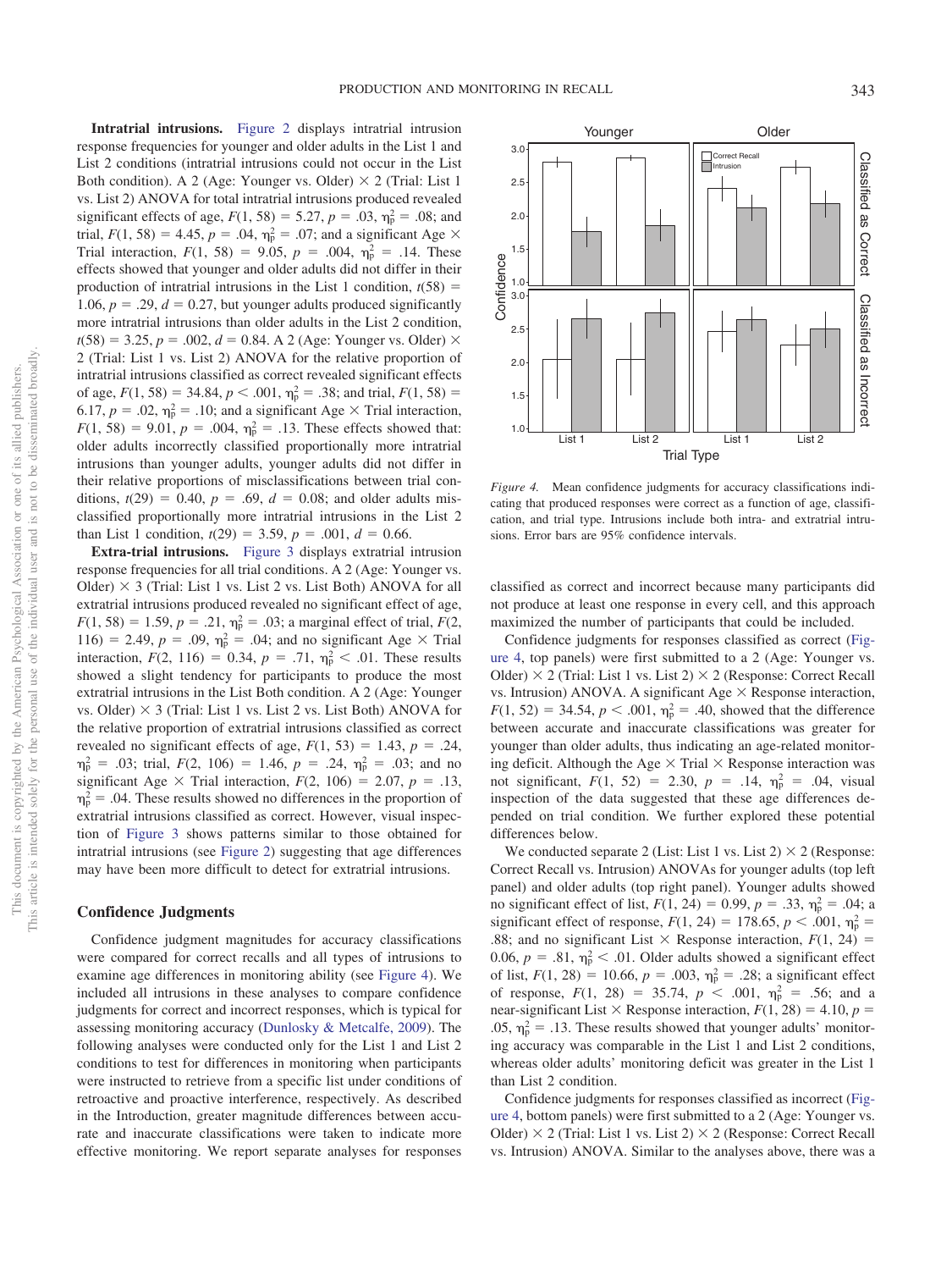marginal Age  $\times$  Response interaction,  $F(1, 22) = 3.89$ ,  $p = .06$ ,  $\eta_{\rm p}^2$  = .15, suggesting that younger adults' confidence judgments distinguished between correct recalls and intrusions to a greater extent. There was also a marginal Age  $\times$  List interaction,  $F(1,$  $22$ ) = 3.51,  $p = .08$ ,  $\eta_p^2 = .14$ , suggesting that older adults were more confident in the List 1 than List 2 condition, whereas younger adults did not differ in those conditions. As with the analyses above, we explored potential age differences in the effects of trial condition below.

Separate 2 (List: List 1 vs. List 2)  $\times$  2 (Response: Correct Recall vs. Intrusion) ANOVAs for younger adults (bottom left panel) and older adults (bottom right panel) revealed the following results. Younger adults showed a significant effect of response,  $F(1, 9) =$ 12.13,  $p = .007$ ,  $\eta_p^2 = .57$ ; no significant effect of list,  $F(1, 9) =$ 0.23,  $p = .65$ ,  $\eta_p^2 = .03$ ; and no significant List  $\times$  Response interaction,  $F(1, 9) = 0.26$ ,  $p = .62$ ,  $\eta_p^2 = .03$ . Older adults showed a significant effect of list,  $F(1, 13) = 5.33$ ,  $p = .04$ ,  $\eta_p^2 = .29$ ; no significant effect of response,  $F(1, 13) = 2.44$ ,  $p = .14$ ,  $\eta_p^2 = .16$ ; and no significant List  $\times$  Response interaction,  $F(1, 13) = 0.07$ ,  $p = .79$ ,  $\eta_p^2 < .01$ . Together, these results confirm older adults' monitoring deficit and show that they were more confident when classifying responses as incorrect in the List 1 than List 2 condition.

### **Probability of First Recall**

The retrieval dynamics exhibited by younger and older adults for first-recalled items using the EFR-C procedure were examined to inform the issue of whether PFR curves obtained using standard recall instructions in earlier studies faithfully reflect the manner by which information comes to mind and the extent to which strategic reporting influences those functions. The idea here is that younger and older adults may sometimes differ in their reinstatement of context at the outset of recall, but these differences may be masked by selective reporting. If comparisons of younger and older adults' PFR curves in the present experiment are inconsistent with previous findings, this would suggest that these age groups initiate retrieval either more differently or more similarly than what has been concluded from the extant literature. These comparisons were conducted by conditionalizing first-recalled items from the List 1, List 2, and List Both conditions on the original input position from both study lists. These functions were smoothed by averaging across three adjacent positions for all except the first and last positions in each list. These data were submitted to separate 2 (Age: Younger vs. Older)  $\times$  20 (Position: 1 – 20) ANOVAs for each condition.

For the List 1 condition (see [Figure 5\)](#page-6-0), there were significant effects of age,  $F(1, 58) = 4.14$ ,  $p = .046$ ; and position,  $F(19, 58) = 4.14$ ,  $p = .046$ ; and position,  $F(19, 58) = 4.14$ 1102) = 21.70,  $p < .001$ ,  $\eta_p^2 = .27$ ; and a significant Age  $\times$ Position interaction,  $F(19, 1102) = 10.05$ ,  $p < .001$ ,  $\eta_p^2 = .15$ . These effects confirmed substantial differences in retrieval initiation patterns for younger and older adults. Specifically, younger adults initiated recall primarily from List 1 primacy positions and to a much lesser extent from the List 2 recency positions. In contrast, older adults initiated recall to a greater extent from List 2



<span id="page-6-0"></span>*Figure 5.* Smoothed probability of first recall curves in the List 1 condition for younger and older adults. Shaded regions are 95% confidence intervals.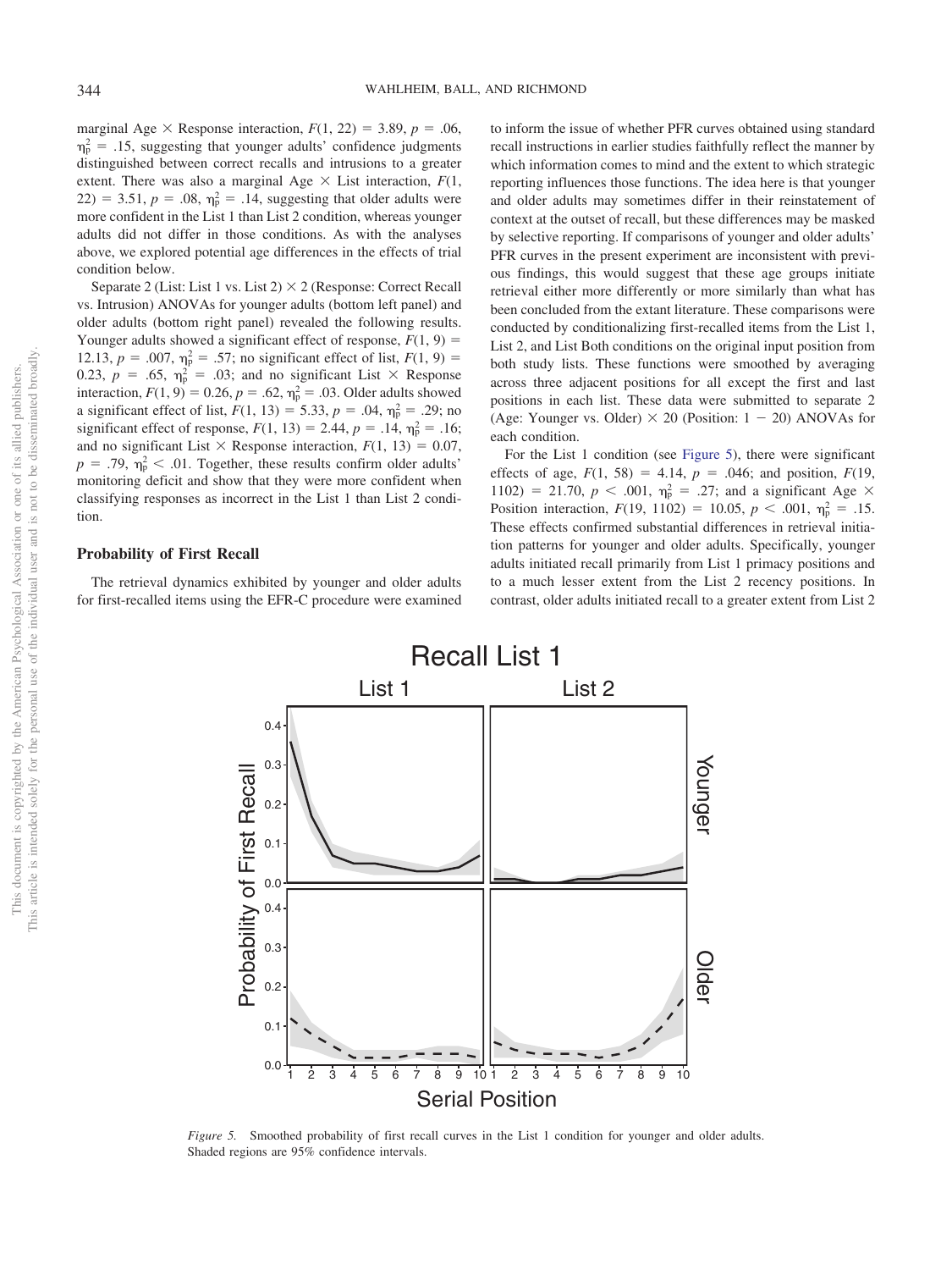recency than List 1 primacy positions. The pattern obtained for younger adults largely replicates the primacy effects in delayed recall shown earlier (e.g., [Kahana et al., 2002;](#page-15-8) [Wahlheim & Huff,](#page-15-2) [2015\)](#page-15-2), whereas the pattern obtained for older adults is remarkably distinct from earlier findings. These results suggest that younger adults were able to effectively reinstate the List 1 context at the outset of retrieval, whereas older adults were less able to shift their representations from the most recent list context to an earlier list context.

For the List 2 condition (see [Figure 6\)](#page-7-0), there were significant effects of age,  $F(1, 58) = 12.02$ ,  $p = .001$ ,  $\eta_p^2 = .17$ ; and position,  $F(19, 1102) = 94.54, p < .001, \eta_{p}^{2} = .62$ ; and a significant Age  $\times$ Position interaction,  $F(19, 1102) = 10.24$ ,  $p < .001$ ,  $\eta_p^2 = .15$ . These effects indicated that both younger and older adults initiated recall primarily from List 2 recency positions, but younger adults did so from earlier positions and also showed slight List 2 primacy effects. In addition, older adults initiated retrieval from List 1 primacy and recency on a few occasions, whereas younger adults never initiated retrieval from that list. The age differences in List 2 recency depart from earlier studies showing comparable effects on immediate recall tests (e.g., [Kahana et al., 2002;](#page-15-8) [Wahlheim &](#page-15-2) [Huff, 2015\)](#page-15-2). The present results suggest that younger adults were better able to use controlled processing to initiate retrieval from earlier positions in target lists when the recall period was initiated following a brief delay (3 s).

For the List Both condition (see [Figure 7\)](#page-8-0), there was not a significant effect of Age,  $F(1, 58) = 1.31$ ,  $p = .26$ ,  $\eta_p^2 = .02$ , but there was a significant effect of position,  $F(19, 1102) = 67.14$ ,  $p <$ 

.001,  $\eta_p^2 = .54$ ; and a significant Age  $\times$  Position interaction, *F*(19,  $1102$ ) = 2.64,  $p < .001$ ,  $\eta_p^2 = .04$ . These results indicated that both age groups initiated recall primarily from List 2, but younger adults did so from earlier list positions, as in the List 2 condition. Younger adults also showed a tendency to initiate recall from List 2 primacy positions, but to a lesser extent than observed by [Wahlheim and Huff \(2015\).](#page-15-2) This difference in List 2 primacy between studies may have been because the break in context between lists here did not require active engagement by participants, whereas participants in the earlier study were required to press the space bar to begin studying List 2. Finally, both age groups sometimes initiated recall from List 1 primacy positions, but the extent to which older adults did so more often than younger adults was far less than shown earlier by Wahlheim and colleagues. These results show that the accessibility of responses when initiating recall from two lists is more similar between younger and older adults than earlier indicated by the stark differences shown under standard recall instructions.

### **Probability of First Recall (Classified as Correct)**

As noted above, younger and older adults typically show similar primacy effects on delayed tests in standard free recall (e.g., [Kahana et al., 2002;](#page-15-8) [Wahlheim & Huff, 2015\)](#page-15-2). However, in the List 1 condition under EFR instructions in the present experiment, younger adults showed List 1 primacy effects (similar to patterns on delayed tests in standard recall), whereas older adults showed both List 1 primacy and List 2 recency effects. Together, these



<span id="page-7-0"></span>*Figure 6.* Smoothed probability of first recall curves in the List 2 condition for younger and older adults. Shaded regions are 95% confidence intervals.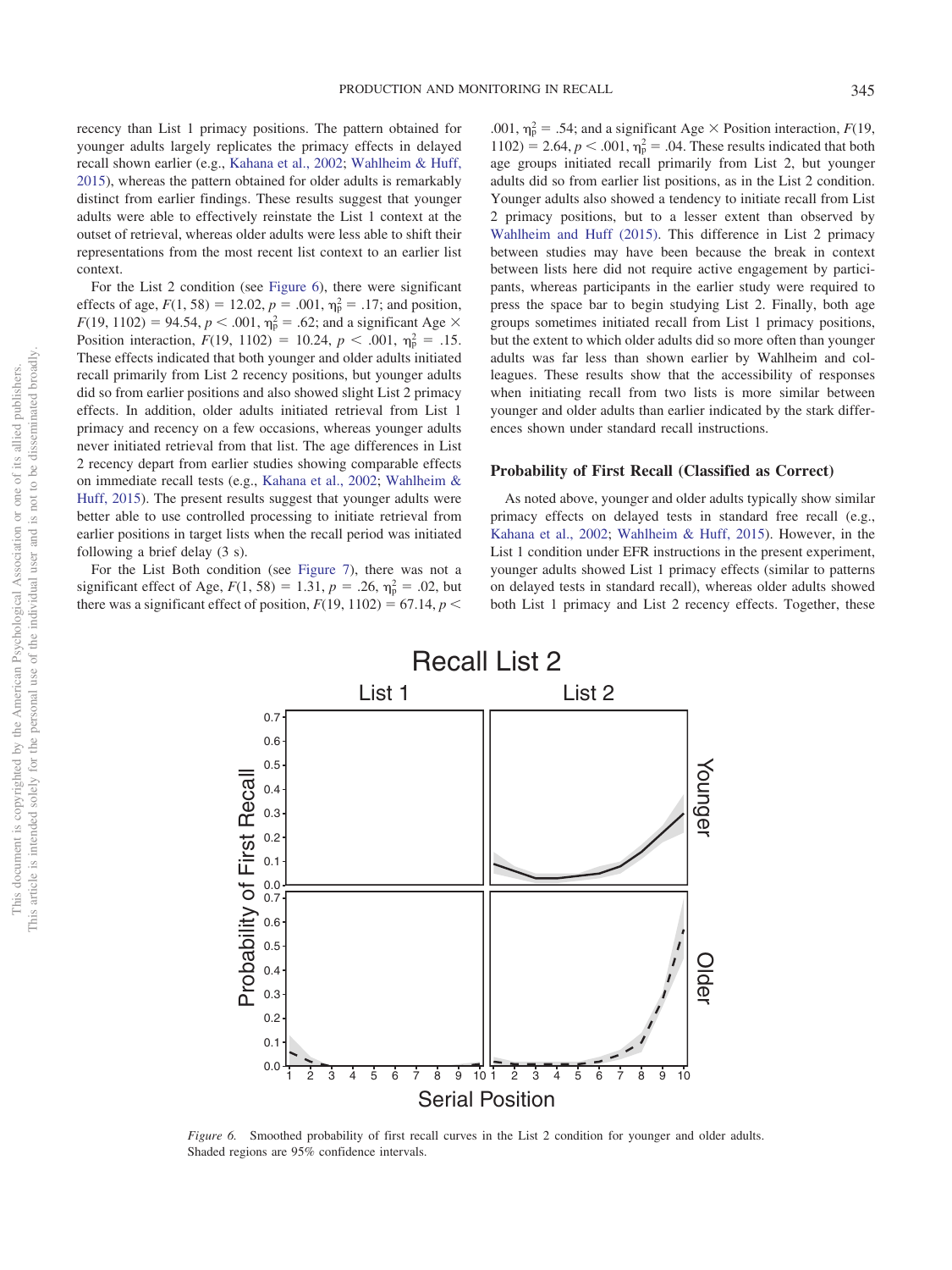

<span id="page-8-0"></span>*Figure 7.* Smoothed probability of first recall curves in the List Both condition for younger and older adults. Shaded regions are 95% confidence intervals.

results suggest that PFR curves obtained in standard free recall may mask the extent to which older adults covertly edit List 2 responses that remain accessible as they attempt to reinstate List 1 context. To test this, we computed PFR classified as correct (PFR-C) curves for older adults in the List 1 condition [\(Figure 8,](#page-9-0) bottom panels) and compared them with the unconditionalized PFR curves in the same condition reported above [\(Figure 8,](#page-9-0) top panels). PFR-C curves were computed by conditionalizing the probabilities of first recalls classified as correct with medium or high confidence on input position.

Separate 2 (Measure: PFR vs. PFR-C)  $\times$  10 (Position: 1–10) ANOVAs were conducted for each list to determine whether older adults could identify that intratrial intrusions from List 2 were incorrect responses. The analysis of List 1 revealed a significant effect of position,  $F(9, 522) = 11.21$ ,  $p < .001$ ,  $\eta_p^2 = .16$ ; but there was neither a significant effect of measure,  $F(1, 58) = 1.01$ ,  $p =$ .32,  $\eta_{\rm p}^2 = .02$ ; nor a significant Measure  $\times$  Position interaction,  $F(9, 522) = 0.11, p = 1.00, \eta_{\rm p}^2 < .01$ , showing that primacy effects did not differ between measures. In contrast, the analysis of List 2 revealed significant effects of measure,  $F(1, 58) = 14.31$ ,  $p <$ .001,  $\eta_p^2 = .20$ ; and position,  $F(9, 522) = 6.67$ ,  $p < .001$ ,  $\eta_p^2 = .10$ , along with a significant Measure  $\times$  Position interaction,  $F(9, 1)$ 522) = 4.08,  $p < .001$ ,  $\eta_{\rm p}^2 = .07$ , showing that the recency effects obtained with the PFR measure were not obtained with the PFR-C measure. These results are consistent with the suggestion that older adults covertly edit List 2 responses that remain accessible when attempting to reinstate List 1 context in standard recall.

Note that comparable analyses of older adults' retrieval initiation were not conducted for the List 2 and List Both condition, because there was no need to edit the most accessible List 2 recency items. Thus, PFR-C curves would do little to further illuminate age differences in response production in the List 2 and List Both conditions.

# **Output Profiles**

We extended our investigation of age differences in response output beyond the first-recalled responses by computing output probabilities across the entire recall period. We assume that response output under EFR instructions reveals age differences in the production and monitoring of responses that are masked by standard recall instructions. Although the design of the present experiment precluded a direct comparison between output profiles from EFR and standard recall instructions, we approximated this comparison by computing profiles for all responses output under EFR instructions and for only responses classified as correct with medium or high confidence (simulated standard recall). Output profiles were computed for each trial condition by averaging across participants the probabilities of producing List 1 responses, List 2 responses, and "Other" responses (extratrial intrusions and repeats of correct recalls) across output positions (Figures 9–11). Note that we collapsed repeats of earlier-output responses with extratrial intrusions because repeats occurred very infrequently (highest mean number per trial  $= 0.61$ ). Separate 3 (Response: List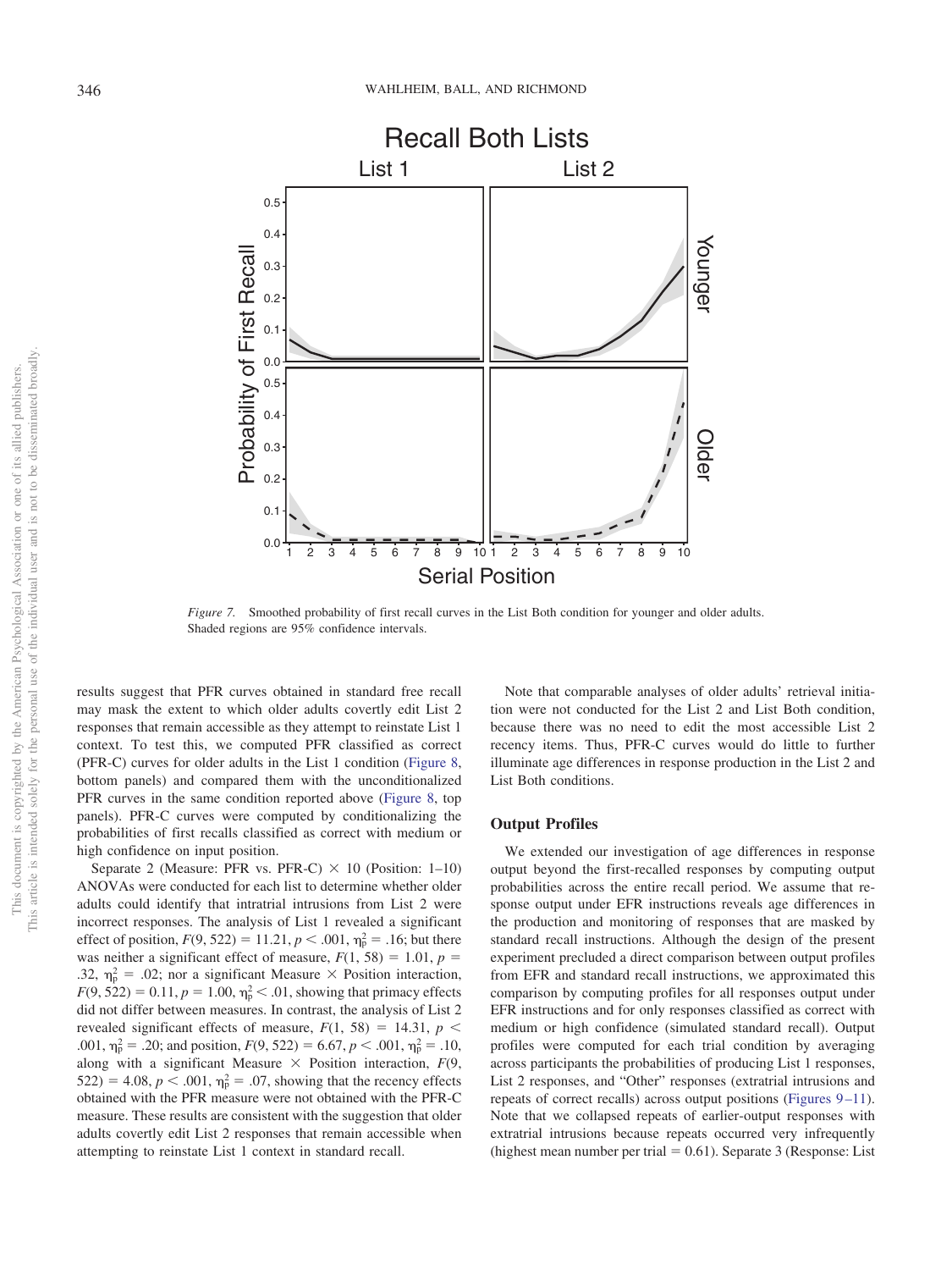

<span id="page-9-0"></span>*Figure 8.* Smoothed probability of first recall curves for all responses (top panels) and smoothed probability of first recall classified as correct curves for responses given confidence judgments of 2 and 3 (bottom panels) in the List 1 condition for older adults only. Shaded regions are 95% confidence intervals.

1 vs. List 2 vs. Other)  $\times$  Position ANOVAs were conducted for each age group in each condition for each recall measure. The number of levels in the position variable differed across analyses based on when production appeared to end. The specific details of each ANOVA are listed below.

List 1 condition. All responses produced by younger adults [\(Figure 9,](#page-10-0) top left panel) were examined using a 3 (Response)  $\times$ 15 (Position) ANOVA. There were significant effects of response,  $F(2, 58) = 16.99, p < .001, \eta_p^2 = .37$ ; and position,  $F(14, 406) =$ 104.42,  $p < .001$ ,  $\eta_p^2 = .78$ , that were qualified by a significant Response  $\times$  Position interaction,  $F(28, 812) = 22.36, p < .001$ ,  $\eta_{\rm p}^2$  = .44. These results show that correct recalls were produced most often during the initial portion of the recall period, intratrial intrusions were produced slightly more often than other responses during the initial recall period, and other responses were produced most often during the remaining portion of the recall period.

Responses classified as correct by younger adults [\(Figure 9,](#page-10-0) bottom left panel) were examined using a 3 (Response)  $\times$  10 (Position) ANOVA. There were significant effects of response,  $F(2, 58) = 136.05, p < .001, \eta_p^2 = .82$ ; and position,  $F(9, 261) =$ 44.53,  $p < .001$ ,  $\eta_p^2 = .61$ , that were qualified by a significant Response  $\times$  Position interaction,  $F(18, 522) = 38.23, p < .001$ ,  $\eta_{\rm p}^2$  = .57. These results show that most correct recalls were classified as such, whereas nearly all other responses were classified as incorrect.

All responses produced by older adults [\(Figure 9,](#page-10-0) top right panel) were examined using a 3 (Response)  $\times$  8 (Position)

ANOVA. There was no significant effect of response,  $F(2, 58) =$ 0.92,  $p = .41$ ,  $\eta_p^2 = .03$ ; but there was a significant effect of position,  $F(7, 203) = 85.62$ ,  $p < .001$ ,  $\eta_p^2 = .75$ ; and a significant Response  $\times$  Position interaction,  $F(14, 406) = 11.77$ ,  $p < .001$ ,  $\eta_{\rm p}^2 = .29$ . In contrast to younger adults, these results showed that older adults were more likely to produce intratrial intrusions than correct recalls across the first several output positions before producing both of these responses types at similar declining rates throughout the remainder of the recall period. In addition, as the initial production of both types of intratrial responses declined, the production of other responses increased sharply and were produced at higher rates than all other response types across the remainder of the recall period.

Responses classified as correct by older adults [\(Figure 9,](#page-10-0) bottom right panel) were examined using a 3 (Response)  $\times$  7 (Position) ANOVA. There were significant effects of response,  $F(2, 58) =$ 8.09,  $p < .001$ ,  $\eta_p^2 = .82$ ; and position,  $F(6, 174) = 11.22$ ,  $p <$ .001,  $\eta_p^2 = .28$ , that were qualified by a significant Response  $\times$ Position interaction,  $F(12, 348) = 6.90, p < .001, \eta_{p}^{2} = .19$ . These results show that despite greater production of intratrial intrusions than correct recalls during the first several output positions, older adults rejected most intratrial intrusions and classified most correct recalls as such. However, older adults showed poorer monitoring than younger adults as they rejected more correct recalls and output more of every other response type.

Taken with the results above, these results show that younger adults were better able to reinstate List 1 context and monitor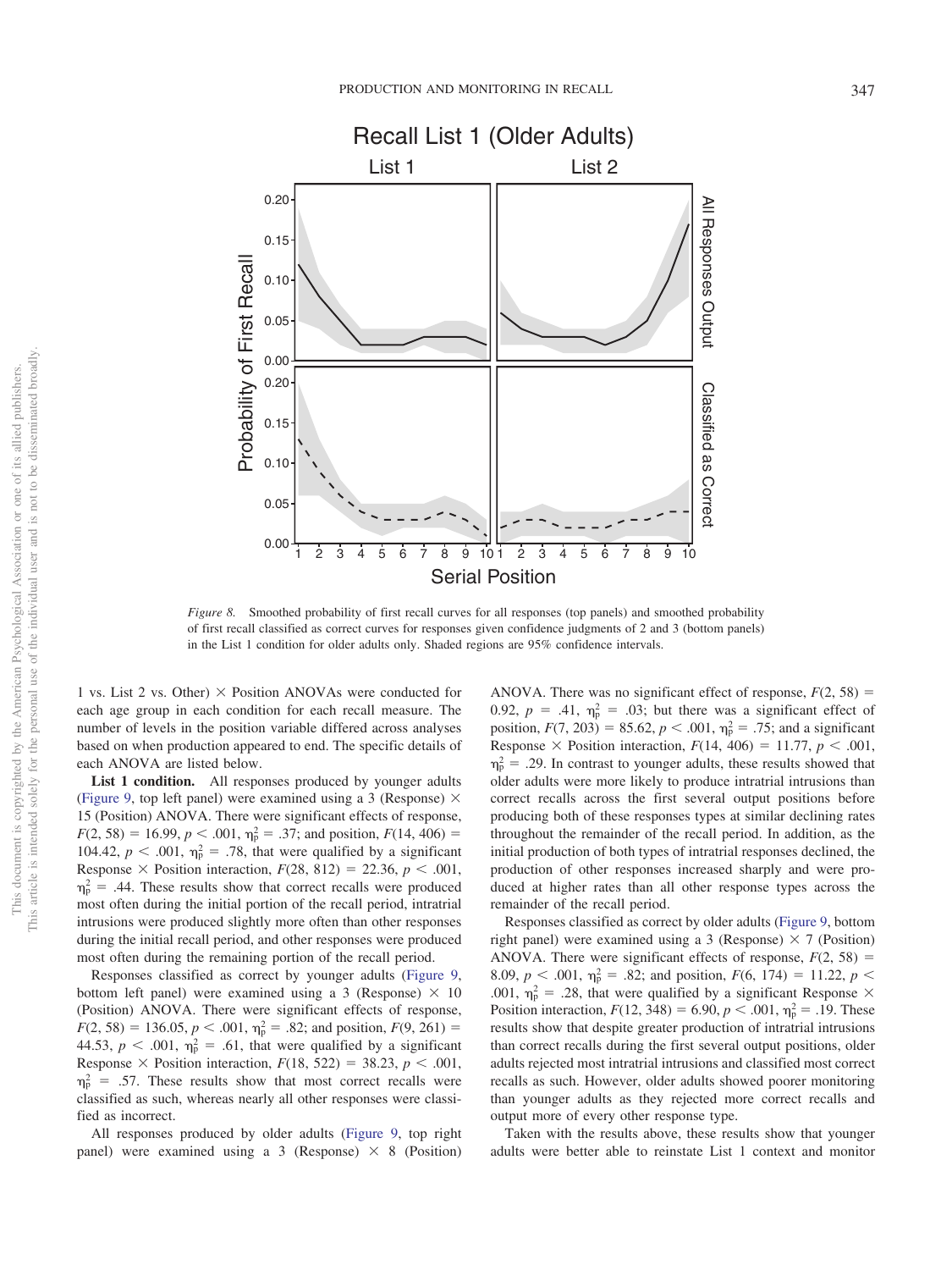

<span id="page-10-0"></span>*Figure 9.* Mean probabilities of response output as a function of age, response type, and recall position for all responses output (top panels) and only responses classified as correct with confidence judgments or 2 or 3 (bottom panels) in the List 1 condition. Responses in the "Other" category include all extratrial intrusions and repetitions of earlier-output responses. Shaded regions are 95% confidence intervals.

production quality throughout the recall period. In addition, both age groups tended to produce intrusions from the more local intratrial context earlier during recall and intrusions from outside that context later in recall, showing that they relaxed their focus of retrieval across the recall period. Importantly, these results highlight the utility of the EFR approach for revealing qualitative age differences in response production in a retroactive interference situation that are masked under standard recall instructions.

List 2 condition. All responses produced by younger adults [\(Figure 10,](#page-11-0) top left panel) were examined using a 3 (Response)  $\times$ 15 (Position) ANOVA. There were significant effects of response,  $F(2, 58) = 42.34, p < .001, \eta_{\rm p}^2 = .59$ ; and position,  $F(14, 406) =$ 102.95,  $p < .001$ ,  $\eta_p^2 = .78$ , that were qualified by a significant Response  $\times$  Position interaction,  $F(28, 812) = 50.81$ ,  $p < .001$ ,  $\eta_{\rm p}^2$  = .64. As in the List 1 condition, these results show that correct recalls were produced most often throughout the initial recall period. However, relative to the List 1 condition response production for intratrial intrusions and other responses started later and increased more rapidly in the initial portion of recall. Similar to the List 1 condition, intratrial intrusions were produced more often than other responses earlier on, but this pattern showed a slight tendency to reverse as production declined throughout the remainder of the recall period.

Responses classified as correct by younger adults [\(Figure 10,](#page-11-0) bottom left panel) were examined using a 3 (Response)  $\times$  10 (Position) ANOVA. There were significant effects of response,  $F(2, 58) = 457.61, p < .001, \eta_p^2 = .82$ ; and position,  $F(9, 261) =$ 

111.68,  $p < .001$ ,  $\eta_p^2 = .79$ , that were qualified by a significant Response  $\times$  Position interaction,  $F(18, 522) = 67.39$ ,  $p < .001$ ,  $\eta_{\rm p}^2$  = .70. These results show that, similar to the List 1 condition, younger adults classified nearly every correct recall as such and rejected nearly every other response type.

All responses produced by older adults [\(Figure 10,](#page-11-0) top right panel) were examined using a 3 (Response)  $\times$  8 (Position) ANOVA. There were significant effects of response,  $F(2, 58) =$ 24.50,  $p < .001$ ,  $\eta_p^2 = .46$ ; and position,  $F(7, 203) = 56.57$ ,  $p <$ .001,  $\eta_p^2$  = .66, that were qualified by a significant Response  $\times$ Position interaction,  $F(14, 406) = 34.79$ ,  $p < .001$ ,  $\eta_p^2 = .55$ . These results revealed a pattern similar to younger adults as correct recalls were produced most often in earlier output positions, whereas the production rate of intratrial intrusions and other responses were lower initially and increased across the early positions. Production of intratrial intrusions peaked after the first several positions and declined with correct recalls, whereas production of all other responses increased more slowly, peaked later than intratrial intrusions, and remained higher than for both intratrial response types as they declined across the remainder of recall.

The production of responses classified as correct by older adults [\(Figure 10,](#page-11-0) bottom right panel) were examined using a 3 (Response)  $\times$  8 (Position) ANOVA. There were significant effects of response,  $F(2, 58) = 88.77$ ,  $p < .001$ ,  $\eta_p^2 = .75$ ; and Position,  $F(7, 58) = .001$  $203) = 119.44, p < .001, \eta_p^2 = .81$ , that were qualified by a significant Response  $\times$  Position interaction,  $F(14, 406) = 48.66$ ,  $p < .001$ ,  $\eta_p^2 = .63$ . These results show that older adults could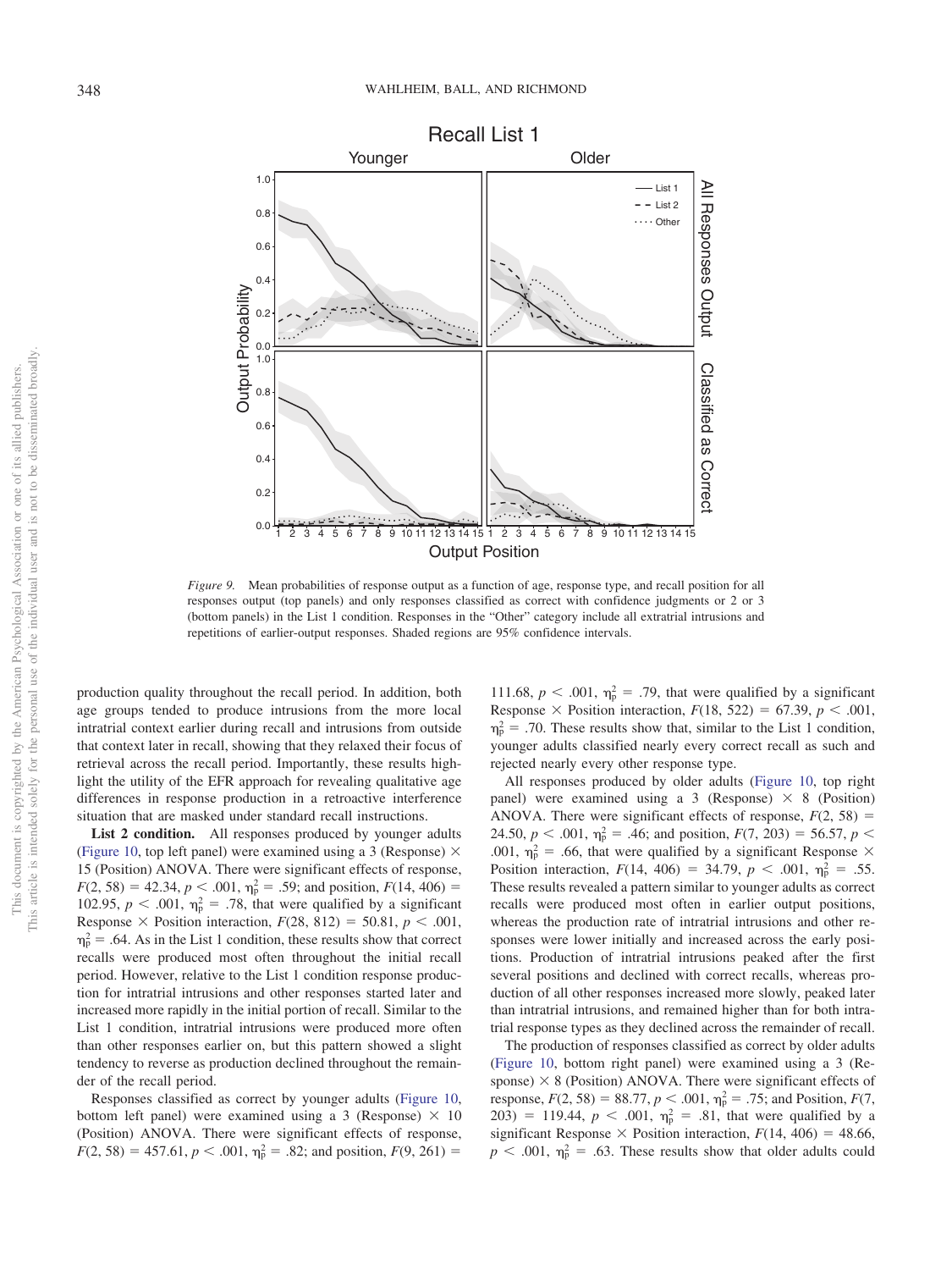

<span id="page-11-0"></span>*Figure 10.* Mean probabilities of response output as a function of age, response type, and recall position for all responses output (top panels) and only responses classified as correct with confidence judgments or 2 or 3 (bottom panels) in the List 2 condition. Responses in the "Other" category include all extratrial intrusions and repetitions of earlier-output responses. Shaded regions are 95% confidence intervals.

effectively reject most responses that were not correct recalls, but they still tended to accept more of these incorrect responses in early output positions than younger adults.

Together, these results show that younger and older adults were more comparable in their ability to reinstate the target-list context (List 2) across the recall period than in the List 1 condition, presumably due to its similarity with the time-of-test context. However, age-related deficits in this ability still remained and older adults relaxed their retrieval focus to a greater extent later in the recall period.

List both condition. All responses produced by younger adults [\(Figure 11,](#page-12-0) top left panel) were examined using a 3 (Response)  $\times$  15 (Position) ANOVA. There were significant effects of response,  $F(2, 58) = 23.45$ ,  $p < .001$ ,  $\eta_p^2 = .45$ ; and position,  $F(14, 406) = 57.14, p < .001, \eta_p^2 = .66$ , that were qualified by a significant Response  $\times$  Position interaction,  $F(28, 812) = 25.22$ ,  $p < .001$ ,  $\eta_p^2 = .47$ . These results show that when recalling from two lists, younger adults were most likely reinstate the most recent context (List 2) during the early portion of the recall period before shifting their focus to the List 1 context through the remainder of recall. Other responses were produced less often than both types of intratrial responses early in the recall period, but this pattern tended to reverse toward the end of recall.

Responses classified as correct by younger adults [\(Figure 11,](#page-12-0) bottom left panel) were examined using a 3 (Response)  $\times$  15 (Position) ANOVA. There were significant effects of response,  $F(2, 58) = 165.92, p < .001, \eta_p^2 = .85$ ; and position,  $F(14, 406) =$ 

91.69,  $p < .001$ ,  $\eta_p^2 = .76$ , that were qualified by a significant Response  $\times$  Position interaction,  $F(28, 812) = 23.90, p < .001$ ,  $\eta_{\rm p}^2$  = .45. These results show that younger adults classified most correct recalls as such and rejected the majority of other responses.

All responses produced by older adults [\(Figure 11,](#page-12-0) top right panel) were examined using a 3 (Response)  $\times$  8 (Position) ANOVA. There were significant effects of response,  $F(2, 58) =$ 10.20,  $p < .001$ ,  $\eta_p^2 = .26$ ; and position,  $F(7, 203) = 52.08$ ,  $p <$ .001,  $\eta_p^2$  = .64, that were qualified by a significant Response  $\times$ Position interaction,  $F(14, 406) = 31.41$ ,  $p < .001$ ,  $\eta_p^2 = .52$ . These results show that similar to younger adults, older adults reinstated the recent list context (List 2) most often, but once they shifted their focus to List 1, production of both intratrial response types declined at the same rate. In contrast to younger adults, older adults' increasing production rate for other responses during the early portion of recall accelerated more rapidly, peaked earlier, and dropped more sharply. As in the List 1 and 2 conditions older adults were also more likely to produce other responses than intratrial responses across the latter portion of recall.

Responses classified as correct by older adults [\(Figure 11,](#page-12-0) bottom right panel) were examined using a 3 (Response)  $\times$  9 (Position) ANOVA. There were significant effects of response,  $F(2, 58) = 28.02, p < .001, \eta_p^2 = .49$ ; and position,  $F(8, 232) =$ 87.21,  $p < .001$ ,  $\eta_p^2 = .75$ , that were qualified by a significant Response  $\times$  Position interaction,  $F(16, 464) = 27.06$ ,  $p < .001$ ,  $\eta_{\rm p}^2$  = .48. These results show that older adults classified most correct recalls as such, and rejected the majority of other re-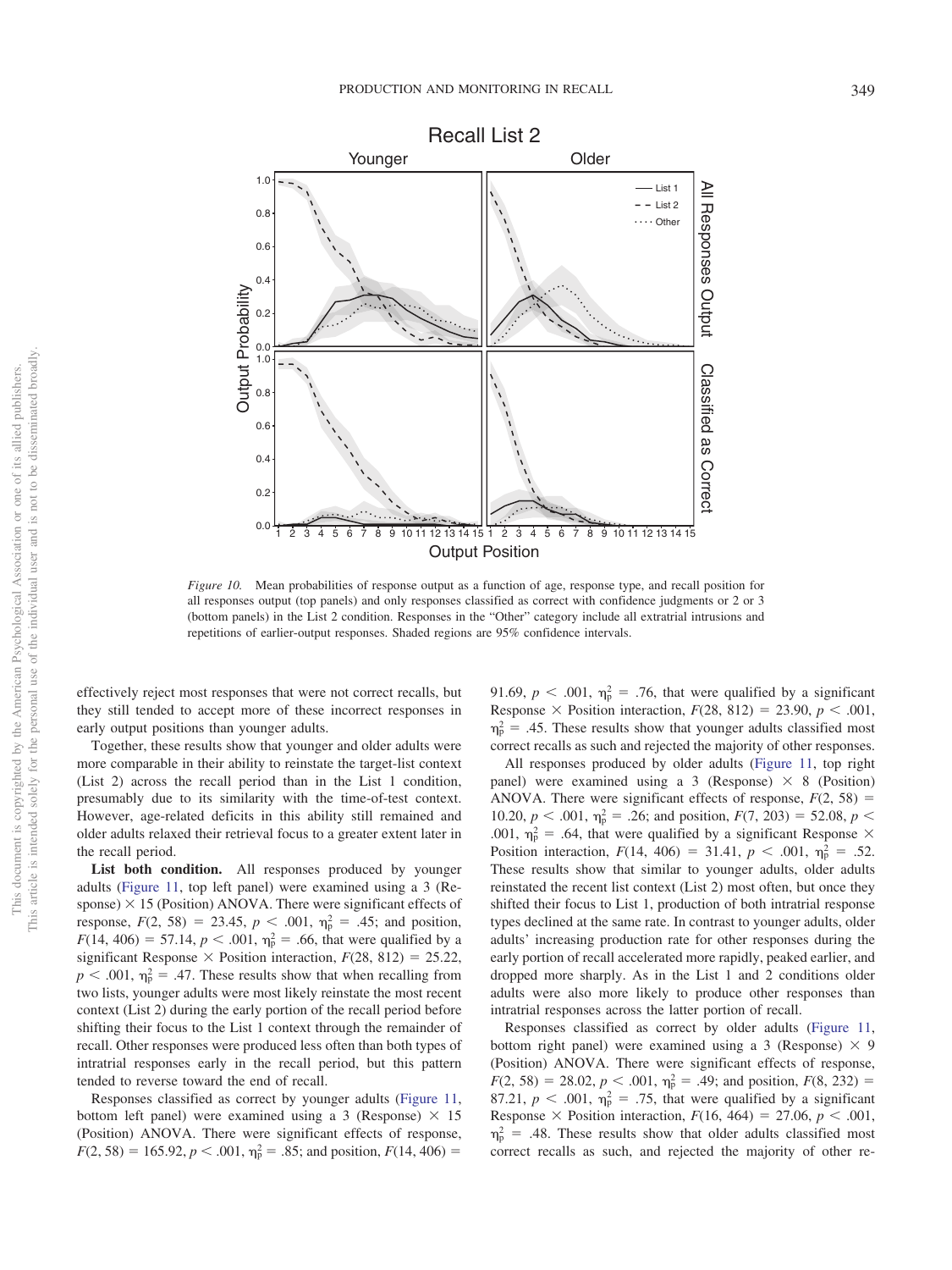

<span id="page-12-0"></span>*Figure 11.* Mean probabilities of response output as a function of age, response type, and recall position for all responses output (top panels) and only responses classified as correct with confidence judgments or 2 or 3 (bottom panels) in the List Both condition. Responses in the "Other" category include all extratrial intrusions and repetitions of earlier-output responses. Shaded regions are 95% confidence intervals.

sponses, but the production rate of other responses was still comparable to rates for intratrial responses during the latter portion of recall.

#### **Discussion**

The present experiment employed an EFR-C procedure in a dual-list free recall paradigm to provide a more complete characterization of adult age differences in response production and monitoring under conditions of proactive and retroactive interference. The following findings inform theoretical perspectives on the candidate processes proposed to underlie age-related differences in free recall. First, when participants reported all accessible responses while directing their retrieval to a specific list, older adults were impaired in their accuracy classifications, as they misclassified proportionally more responses than younger adults, especially intratrial intrusions in the List 2 condition. Second, older adults' confidence judgments in accuracy classifications discriminated more poorly between correct and incorrect responses, especially in the List 1 condition. Third, when reporting all productions, older adults initiated retrieval from nontarget lists more often than younger adults, especially when recalling from List 1 only. In addition, retrieval initiation in the List Both condition did not show large age differences, suggesting that the qualitative age differences shown in earlier studies by Wahlheim and colleagues were most likely due to strategic reporting. Finally, output profiles for all productions in the List 1 condition showed that List 2 context representations persisted across the first portion of recall to a

greater extent for older than younger adults that was far more pronounced than shown in earlier studies. In addition, both groups relaxed their constraints across the recall period resulting in incorrect response production switching from intratrial to extratrial origins, and this occurred earlier and to a greater extent for older adults. We discuss these findings in turn below.

### **Metacognitive Monitoring**

Studies using both computational modeling and behavioral methods provide converging evidence that older adults' recall deficits in part reflect impaired monitoring (e.g., [Healey & Ka](#page-14-2)[hana, 2016;](#page-14-2) [Kahana et al., 2005;](#page-15-7) [Wahlheim & Huff, 2015;](#page-15-2) [Wahl](#page-15-3)[heim et al., 2016\)](#page-15-3). The present study was the first to show that older adults misclassified proportionally more correct recalls. In addition, the present results showing that older adults misclassified proportionally more intratrial intrusions than younger adults under conditions of proactive interference were consistent with earlier studies (e.g., [Kahana et al., 2005;](#page-15-7) [Wahlheim & Huff, 2015\)](#page-15-2). However, the present experiment was the first to show that older adults misclassified proportionally more intratrial intrusions than younger adults in a retroactive interference situation. The age differences in misclassifications were smaller in the List 1 than List 2 condition, suggesting that, contrary to our predictions, older adults were better able to reject intrusions under conditions of retroactive than proactive interference. However, examination of confidence judgments suggested that older adults had a greater overall monitoring deficit in the List 1 than List 2 condition, as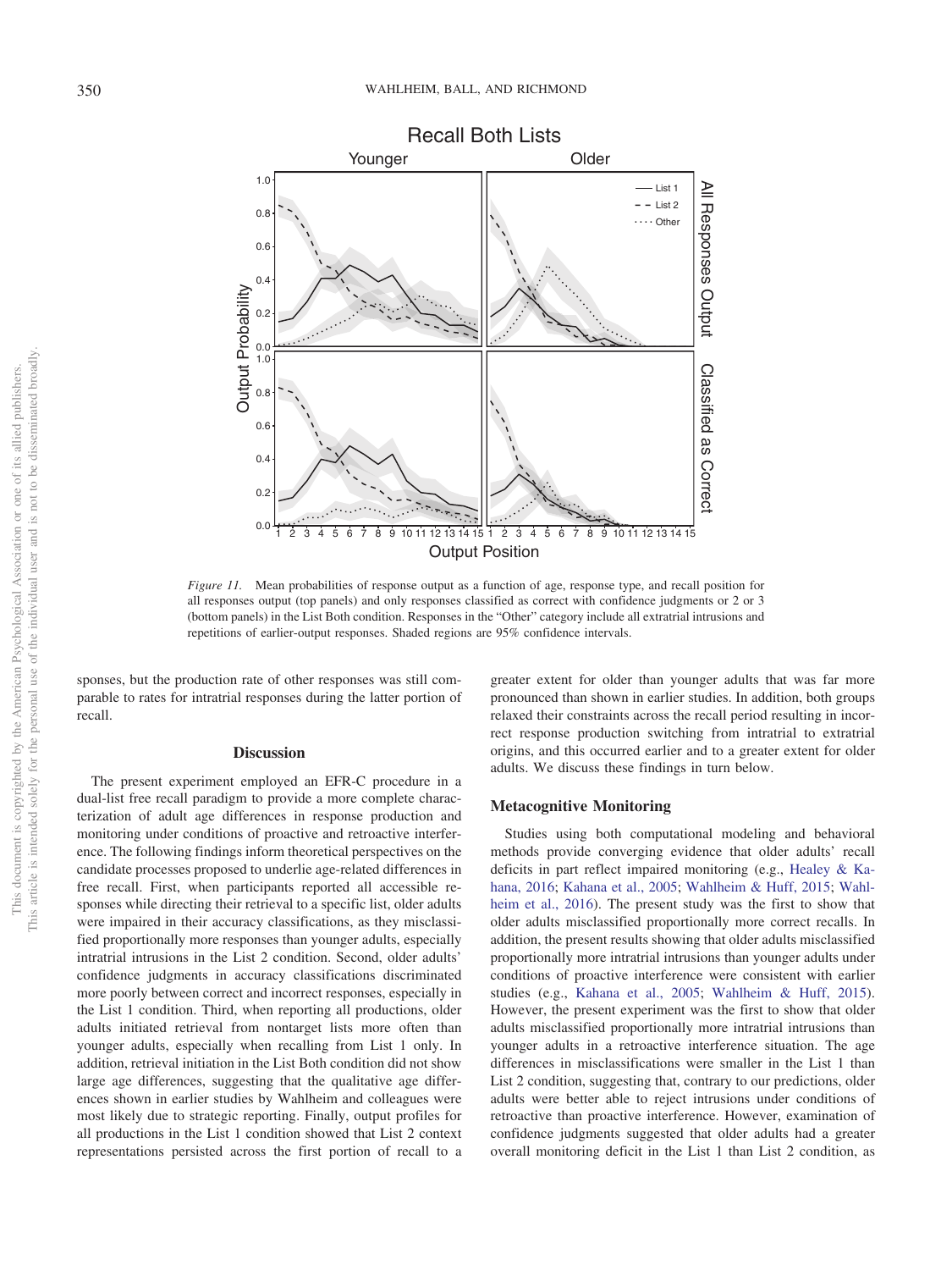their confidence in responses classified as correct distinguished more poorly between correct recalls and intrusions in the List 1 condition. This seemingly contradictory combination of results suggests that older adults were better able to reject intrusions in the List 1 than List 2 condition partly because they were more willing to classify productions in the List 1 condition as incorrect. Consistent with this, older adults also showed greater confidence in responses classified as incorrect in the List 1 than List 2 condition. Finally, more evidence for this classification bias was also shown by older adults misclassifying the most correct recalls (proportionally) in the List 1 condition. This bias may have resulted from older adults recalling few contextual details indicating List 1 membership and consequently being less likely to endorse responses as correct in that condition. Further research should examine the mechanisms underlying these differences in classification bias in greater depth.

A more general direction for future research would be to integrate perspectives from context-based models (e.g., [Healey &](#page-14-2) [Kahana, 2016;](#page-14-2) [Lohnas, Polyn, & Kahana, 2015;](#page-15-31) [Polyn et al., 2009\)](#page-15-29) and the strategic regulation framework (e.g., [Goldsmith, 2016;](#page-14-3) [Halamish et al., 2012;](#page-14-13) [Koriat & Goldsmith, 1996\)](#page-15-4) to explain age differences in free recall. Both approaches propose that a preretrieval selection mechanism operates in the service of constraining retrieval to a target episode. However, context-based models do not specify the strategic role that metacognitive control processes play in selecting retrieval strategies and reinstating specific episodic elements in the same level of detail as the strategic regulation framework. Further, the strategic regulation framework offers a more nuanced description of postretrieval mechanisms that specify roles for cue-utilization in monitoring decisions and the ability to subsequently control the grain size of reporting. Considering these processes in the context of context-based models of free recall seems reasonable given that the contextual details that accompany recalls can vary in amount and quality and that individuals can flexibly adjust their report criteria.

# **Retrieval Initiation**

Retrieval initiation patterns are often comparable for younger and older adults when participants recall items from individual lists (e.g., [Kahana et al., 2002;](#page-15-8) [Wahlheim & Huff, 2015\)](#page-15-2). However, recent findings have shown qualitative age differences in retrieval initiation when participants recall from two distinct lists [\(Wahlheim & Huff, 2015;](#page-15-2) [Wahlheim et al., 2016\)](#page-15-3). These similarities and differences have been shown using standard recall instructions that allow participants to selectively report their retrievals. Consequently, extant characterizations of younger and older adults' patterns of retrieval initiation may reflect a combined influence of context reinstatement and strategic reporting decisions. The use of the EFR-C procedure here afforded the opportunity to examine the role of strategic reporting in these characterizations.

PFR curves for delayed tests often show comparable primacy effects for younger and older adults (e.g., [Kahana et al., 2002;](#page-15-8) [Wahlheim & Huff, 2015\)](#page-15-2). This finding was replicated in younger adults EFR production in the List 1 condition in the present experiment. However, older adults showed List 1 primacy and List 2 recency effects of similar magnitudes, suggesting that List 2 context representations persisted longer into their retrieval sequence than what could be inferred from standard recall results. Further evidence for this was found as older adults' PFR-C curves in the List 1 condition (which simulated standard recall) preserved List 1 primacy effects and eliminated List 2 recency effects, comparable to standard recall results. Together, these results provide a more comprehensive view of age differences in retrieval initiation in showing that older adults' deficit in context reinstatement was greater than originally inferred. These results also inform context-based computational models of interlist effects in free recall (e.g., [Lohnas et al., 2015\)](#page-15-31), as they point to the need to account for the effects of age on the rate of contextual drift from the most recent study list into the beginning of the recall period.

In contrast to delayed tests, PFR curves for immediate tests often show comparable recency effects for younger and older adults (e.g., [Kahana et al., 2002;](#page-15-8) [Wahlheim & Huff, 2015\)](#page-15-2). In the present experiment, PFR curves in the List 2 condition showed recency effects akin to earlier studies, but younger adults initiated retrieval from earlier positions. This difference can be accommodated by a framework holding that individuals with greater working memory capacity can maintain access to more items at the end of a study list [\(Unsworth & Engle, 2007\)](#page-15-32), as older adults generally show a working memory deficit [\(Bopp & Verhaegen, 2005\)](#page-14-16). In addition, younger adults showed slight List 2 primacy effects, whereas older adults showed slight List 1 primacy and recency effects reflecting their impaired reinstatement of target-list context.

The qualitative age differences in PFR curves in the List Both condition in earlier studies [\(Wahlheim & Huff, 2015;](#page-15-2) [Wahlheim et al.,](#page-15-3) [2016\)](#page-15-3) poses a theoretical challenge for extant models of free recall. [Wahlheim and Huff \(2015\)](#page-15-2) originally found that younger adults had List 2 recency and smaller List 2 primacy effects, akin to findings from typical immediate tests, whereas older adults showed List 2 recency and List 1 primacy effects. These results were assumed to reflect older adults' broader context reinstatement, which was considered to parallel the more general retrieval orientation characteristic of individuals with executive control deficits (e.g., [Burgess & Shal](#page-14-12)[lice, 1996;](#page-14-12) [Moscovitch & Melo, 1997\)](#page-15-25). However, further analyses along with results from two new experiments that replicated age differences in the variability of retrieval initiation [\(Wahlheim et al.,](#page-15-3) [2016\)](#page-15-3) suggested differences in strategic initiation.

The retrieval initiation patterns in the List Both condition in the present experiment confirm this suggestion, as the previous age differences in standard recall were not shown in EFR. Here, both age groups initiated their retrieval mostly from List 2 recency positions, and younger adults did so from earlier positions, presumably because of their working memory advantage. Both age groups also showed slight List 1 primacy effects, but the extent to which older adults did so was far less than observed in the earlier studies. Together, the results from this collection of studies shows that when older adults are required to alternate their retrieval among immediate and delayed tests across trials within an experiment, they sometimes strategically vary the list from which they begin reporting under standard recall instructions. In contrast, the EFR procedure revealed that the contextual representations for both age groups in the List Both condition during retrieval initiation are more similar than was earlier inferred. It is also noteworthy that the context breaks between study lists and between the study and test phase were not controlled by participants in the present experiment, which may have diminished the salience of the breaks relative to the earlier studies. Overall, these results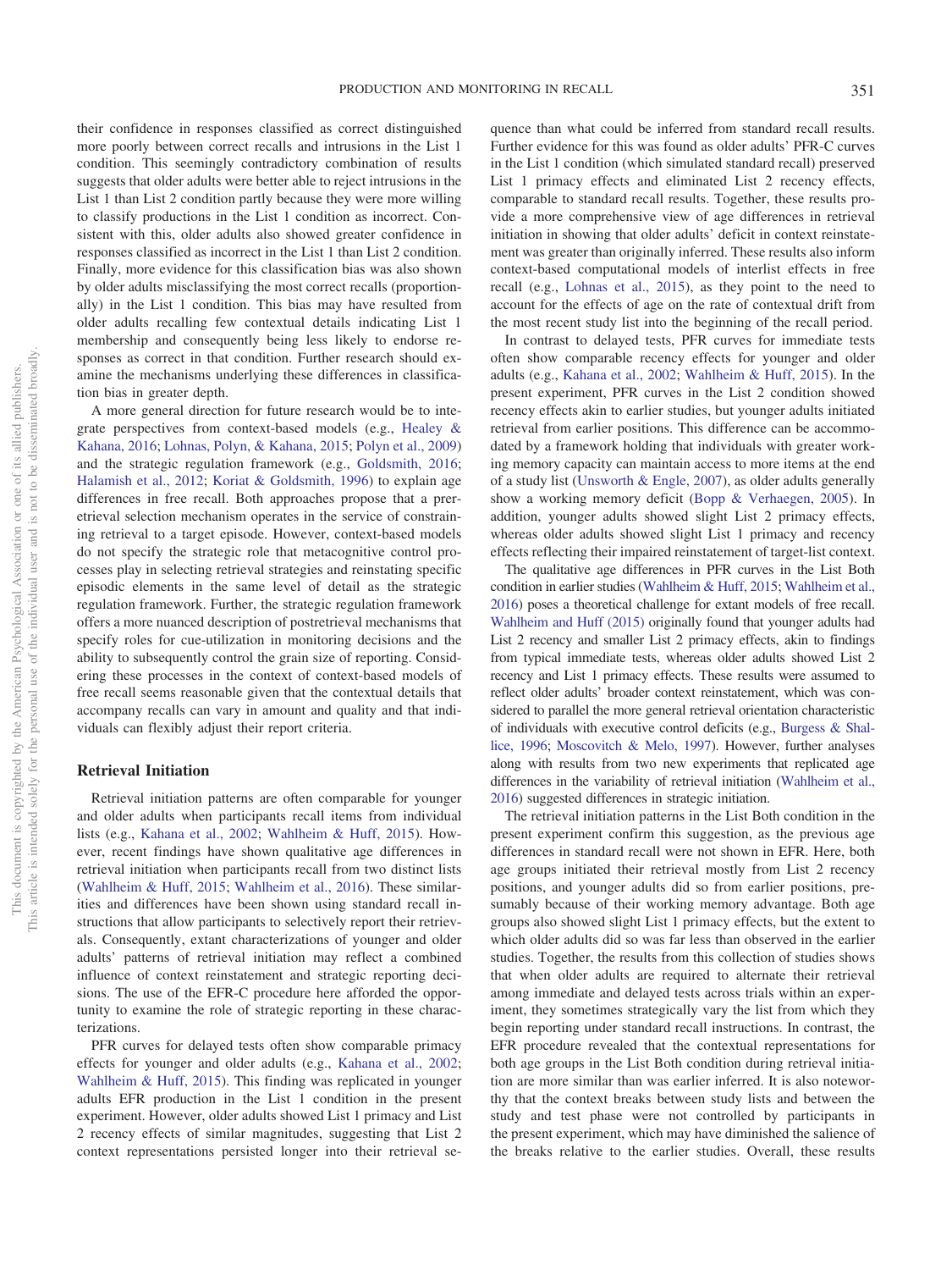establish boundary conditions for the age differences in retrieval initiation in recall of hierarchically structured lists.

## **Output Profiles**

Examination of the entire retrieval sequence under EFR instructions provided a more complete characterization of response output when comparing retrieval dynamics for all responses produced with only those classified as correct with medium to high confidence (simulated standard recall). With the exception of the List 1 condition for older adults that showed a recalcitrance of List 2 context representations early during recall, the output profiles for all responses produced in the List 1 and List 2 conditions showed qualitatively similar patterns to those in [Wahlheim and Huff](#page-15-2) [\(2015\).](#page-15-2) However, the simulated standard profile for older adults in the List 1 condition also paralleled earlier results. Together, these findings bolster the validity of the EFR procedure for assessing production and monitoring operations.

The inclusion of "other" responses in output profiles further clarified age differences in context reinstatement. A finding common to the List 1 and List 2 conditions for both age groups was that intratrial intrusions were more accessible than extratrial intrusions across the initial portion of recall, whereas the reverse was true during the later portion. This finding suggests that participants' reinstatement of intratrial context diminished across recall, which may have resulted from self-initiated cue elaboration becoming less precise to increase the quantity of response candidates generated. Moreover, this pattern was especially pronounced for older adults, which could have reflected their greater attempt to increase production quantity.

#### **Limitations of Externalized Free Recall**

Despite the obvious strengths of EFR for providing a clearer picture of response accessibility and covert editing in standard recall, some limitations should be considered. Most obvious, perhaps, is that requiring judgments between responses disrupts the natural organization of retrieval. Another limitation is that individuals and age groups may differ in their willingness and ability to report produced responses. This could result in adopting conservative report criteria to limit output of responses perceived as incorrect or adopting liberal report criteria to maximize memory quantity. Older adults may be more likely to exhibit these tendencies, perhaps in attempt to disconfirm stereotypes about age-related memory deficits. In addition, younger adults with low memory self-efficacy might adopt these reporting strategies to preserve the appearance of having socially acceptable memory abilities. Despite these concerns, output profiles were consistent across studies, suggesting that the present results validly inform the overall collection of results across studies.

#### **Conclusion**

Age-related episodic memory deficits are especially pronounced in free recall under conditions of proactive and retroactive interference. The present experiment provided direct behavioral evidence that these deficits in part reflect older adults' impaired ability to produce and monitor retrievals. The retrieval initiation patterns and output profiles for all responses and simulated standard recall provided more insight into role of strategic reporting in dual-list free recall, by suggesting that standard recall instructions partly mask the accessibility of responses in proactive and retroactive interference situations. Future studies should examine whether perspectives from context-based computational models and the strategic regulation framework can be integrated to provide a more comprehensive account of age-related deficits in free recall.

## **References**

- <span id="page-14-10"></span>Anderson, J. R., & Bower, G. H. (1972). Recognition and retrieval processes in free recall. *Psychological Review, 79,* 97–123. [http://dx.doi](http://dx.doi.org/10.1037/h0033773) [.org/10.1037/h0033773](http://dx.doi.org/10.1037/h0033773)
- <span id="page-14-0"></span>Balota, D. A., Dolan, P. O., & Duchek, J. M. (2000). Memory changes in healthy young and older adults. In E. Tulving & F. Craik (Eds.), *Oxford* handbook of memory (pp. 395-410). Oxford, UK: Oxford University Press.
- <span id="page-14-16"></span>Bopp, K. L., & Verhaeghen, P. (2005). Aging and verbal memory span: A meta-analysis. *The Journals of Gerontology, Series B: Psychological Sciences and Social Sciences, 60,* 223–233. [http://dx.doi.org/10.1093/](http://dx.doi.org/10.1093/geronb/60.5.P223) [geronb/60.5.P223](http://dx.doi.org/10.1093/geronb/60.5.P223)
- <span id="page-14-11"></span>Bousfield, W. A., & Rosner, S. R. (1970). Free vs. uninhibited recall. *Psychonomic Science, 20,* 75–76. [http://dx.doi.org/10.3758/BF03](http://dx.doi.org/10.3758/BF03335608) [335608](http://dx.doi.org/10.3758/BF03335608)
- <span id="page-14-12"></span>Burgess, P. W., & Shallice, T. (1996). Confabulation and the control of recollection. *Memory, 4,* 359 – 411. [http://dx.doi.org/10.1080/](http://dx.doi.org/10.1080/096582196388906) [096582196388906](http://dx.doi.org/10.1080/096582196388906)
- <span id="page-14-4"></span>Ceci, S. J., & Tabor, L. (1981). Flexibility and memory: Are the elderly really less flexible? *Experimental Aging Research, 7,* 147–158. [http://](http://dx.doi.org/10.1080/03610738108259797) [dx.doi.org/10.1080/03610738108259797](http://dx.doi.org/10.1080/03610738108259797)
- <span id="page-14-14"></span>Coltheart, M. (1981). The MRC psycholinguistic database. *The Quarterly Journal of Experimental Psychology, 33A,* 497–505. [http://dx.doi.org/](http://dx.doi.org/10.1080/14640748108400805) [10.1080/14640748108400805](http://dx.doi.org/10.1080/14640748108400805)
- <span id="page-14-5"></span>Craik, F. I. M. (1968). Two components in free recall. *Journal of Verbal Learning and Verbal Behavior, 7,* 996 –1004. [http://dx.doi.org/10.1016/](http://dx.doi.org/10.1016/S0022-5371%2868%2980058-1) [S0022-5371\(68\)80058-1](http://dx.doi.org/10.1016/S0022-5371%2868%2980058-1)
- <span id="page-14-1"></span>Craik, F. I. M. (1986). A functional account of age differences in memory. In F. Klix & H. Hagendorf (Eds.), *Human memory and cognitive capabilities, mechanisms and performance* (pp. 409 – 422). Amsterdam, the Netherlands: North-Holland and Elsevier.
- <span id="page-14-9"></span>Dodson, C. S., Koutstaal, W., & Schacter, D. L. (2000). Escape from illusion: Reducing false memories. *Trends in Cognitive Sciences, 4,* 391–397. [http://dx.doi.org/10.1016/S1364-6613\(00\)01534-5](http://dx.doi.org/10.1016/S1364-6613%2800%2901534-5)
- <span id="page-14-15"></span>Dunlosky, J., & Metcalfe, J. (2009). *Metacognition*. Los Angeles, CA: Sage.
- <span id="page-14-7"></span>Epstein, W. (1969). Poststimulus output specification and differential retrieval from short-term memory. *Journal of Experimental Psychology, 82,* 168 –174. <http://dx.doi.org/10.1037/h0028045>
- <span id="page-14-8"></span>Epstein, W. (1970). Facilitation of retrieval resulting from post-input exclusion of part of the input. *Journal of Experimental Psychology, 86,* 190 –195. <http://dx.doi.org/10.1037/h0029982>
- <span id="page-14-3"></span>Goldsmith, M. (2016). Metacognitive quality-control processes in memory retrieval and reporting. In J. Dunlosky & S. K. Tauber (Eds.), *The Oxford handbook of metamemory* (pp. 357–385). New York, NY: Oxford University Press.
- <span id="page-14-13"></span>Halamish, V., Goldsmith, M., & Jacoby, L. L. (2012). Source constrained recall: Strategic control of production quality. *Journal of Experimental Psychology: Learning, Memory, and Cognition, 38,* 1–15. [http://dx.doi](http://dx.doi.org/10.1037/a0025053) [.org/10.1037/a0025053](http://dx.doi.org/10.1037/a0025053)
- <span id="page-14-6"></span>Hartley, J. T., & Walsh, D. A. (1980). The effect of monetary incentive on amount and rate of free recall in older and younger adults. *Journal of Gerontology, 35,* 899 –905. <http://dx.doi.org/10.1093/geronj/35.6.899>
- <span id="page-14-2"></span>Healey, M. K., & Kahana, M. J. (2016). A four-component model of age-related memory change. *Psychological Review, 123,* 23– 69. [http://](http://dx.doi.org/10.1037/rev0000015) [dx.doi.org/10.1037/rev0000015](http://dx.doi.org/10.1037/rev0000015)